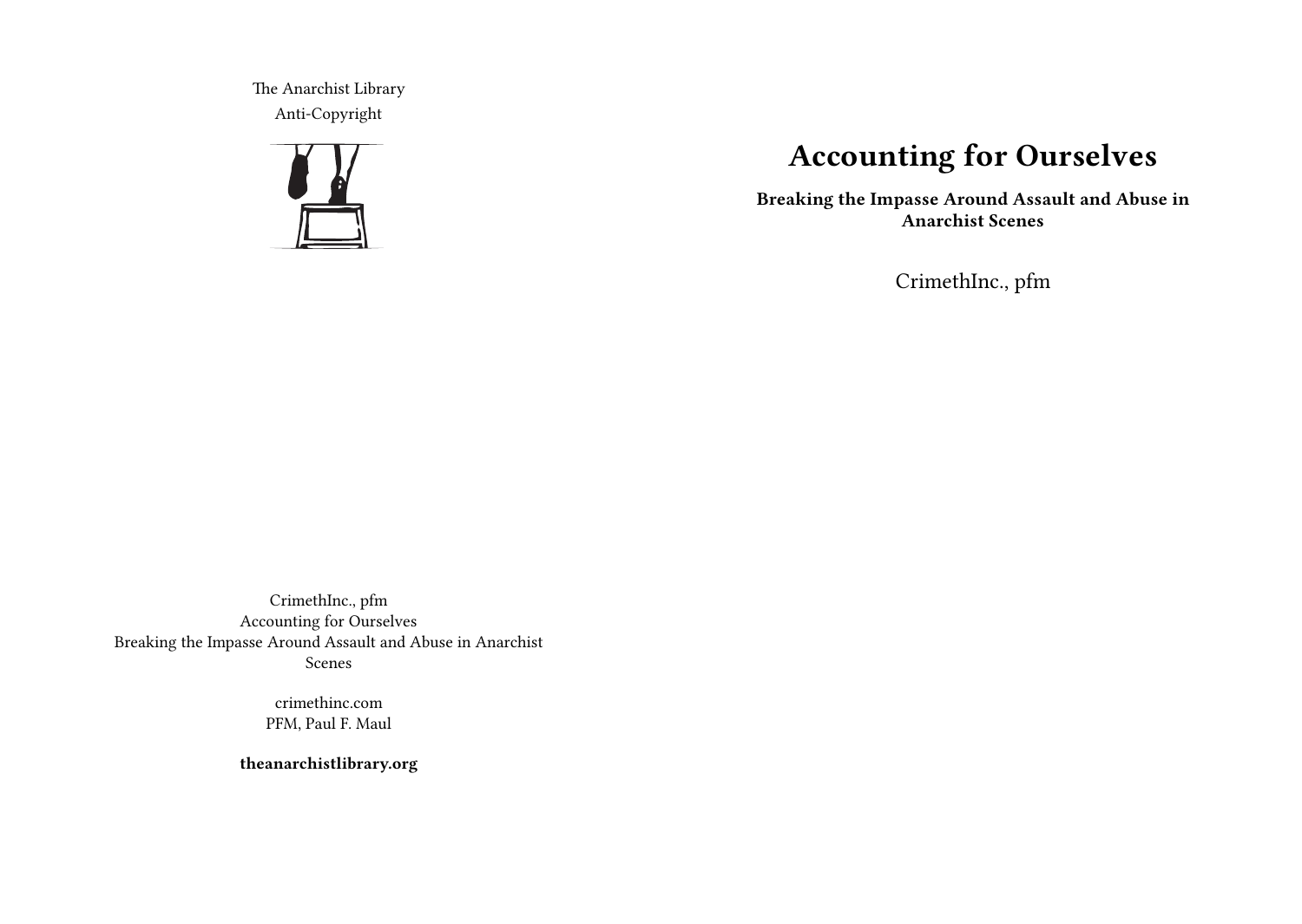if the person they're calling out doesn't remember an interaction in the same way. Still, accepting that the other(s) may have felt violated by something that they did can open someone towards examining and changing some of their behaviors, if not taking full responsibility.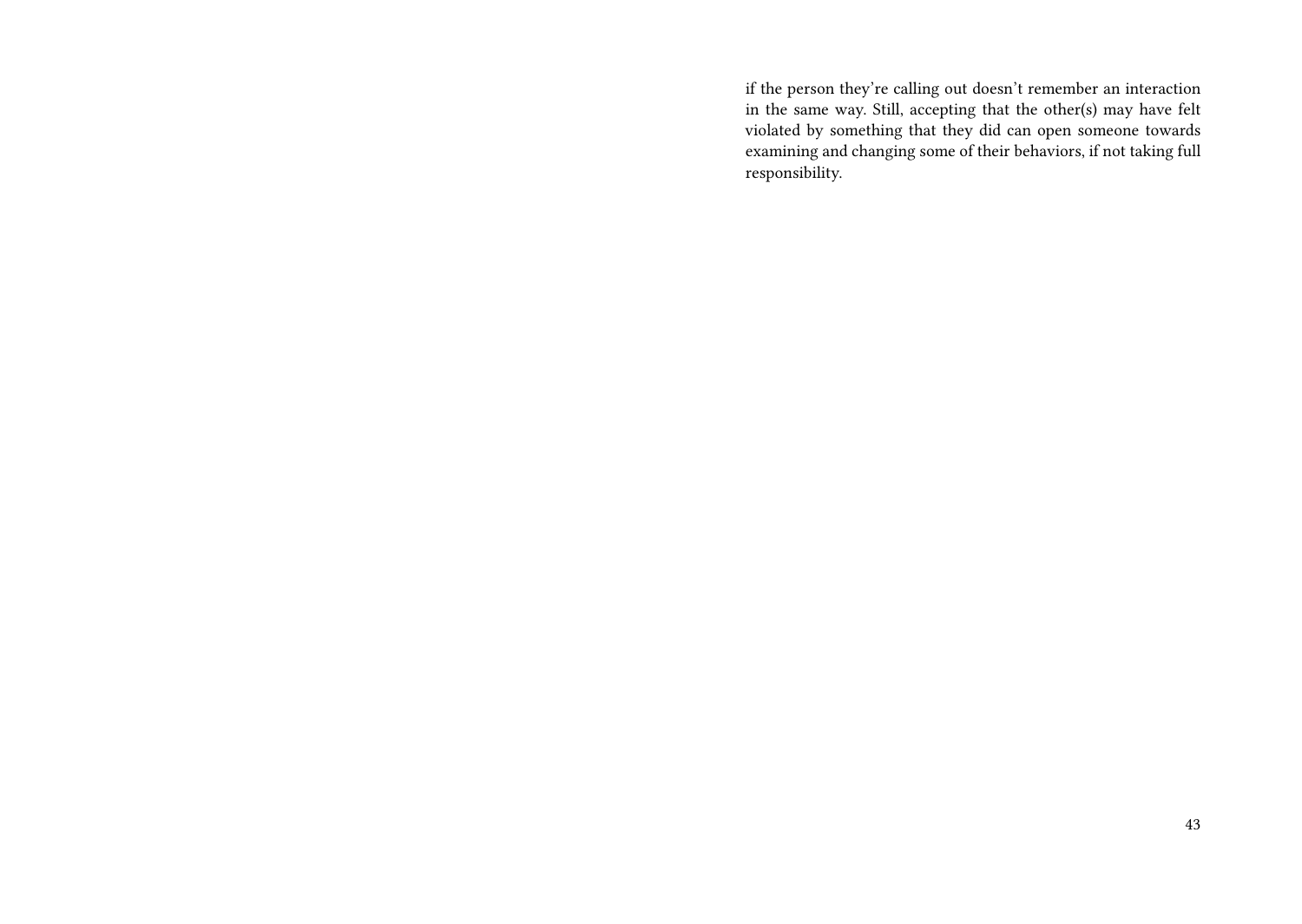- Community Accountability Principles/Concerns/Strategies/ Models
- Community Accountability Within People of Color Progressive Movements
- Hollow Water (documentary film), by Bonnie Dickie
- Ideas, Actions, Art, & Resources for Communities Responding to & Transforming Violence
- Conflict Resolution Information
- Restorative Justice Information Clearinghouse
- International Institute for Restorative Practices
- Policies for Mass Mobilizations around Sexual Assault and Consent:
- Sexual Assault Disclosure
- Responding to Sexual Assaults at Mass Mobilizations
- Example Consent Policies

#### **PDF Downloads**

- Printable 'zine (PDF; 750 KB)
- Online reading 'zine version (PDF; 450 KB)

From our experience intervening with people who've been called out, acknowledging that someone may experience reality differently from them forms an important first step. For example, we can ask them to admit that something they experienced as consensual may not have been experienced that way by someone else. The sincere apology a survivor seeks may not be forthcoming

# **Contents**

| 5                                                               |
|-----------------------------------------------------------------|
| Getting Started: Origins and Purpose<br>5                       |
| 6                                                               |
| Restorative and Transformative Justice<br>7                     |
| Where We're At - Anarchist Community Accountability:            |
| Recent History and the Current State of Things<br>9<br>$\ldots$ |
| Ten Pitfalls of Community Accountability Processes<br>13        |
| New Directions and Further Questions<br>24                      |
| Direction 1: Survivor-Led Vigilantism<br>24                     |
| Direction 2: Prevention Through Gender-Based Organizing<br>27   |
| Direction 3: Not Accountability, But Conflict Resolution.<br>31 |
| Direction 4: Concentric Circles of Affinity<br>33               |
| 38                                                              |
| 38                                                              |
| 39                                                              |
| Groups and Organizations<br>39                                  |
| 40                                                              |
| 40                                                              |
| 41                                                              |
| 42                                                              |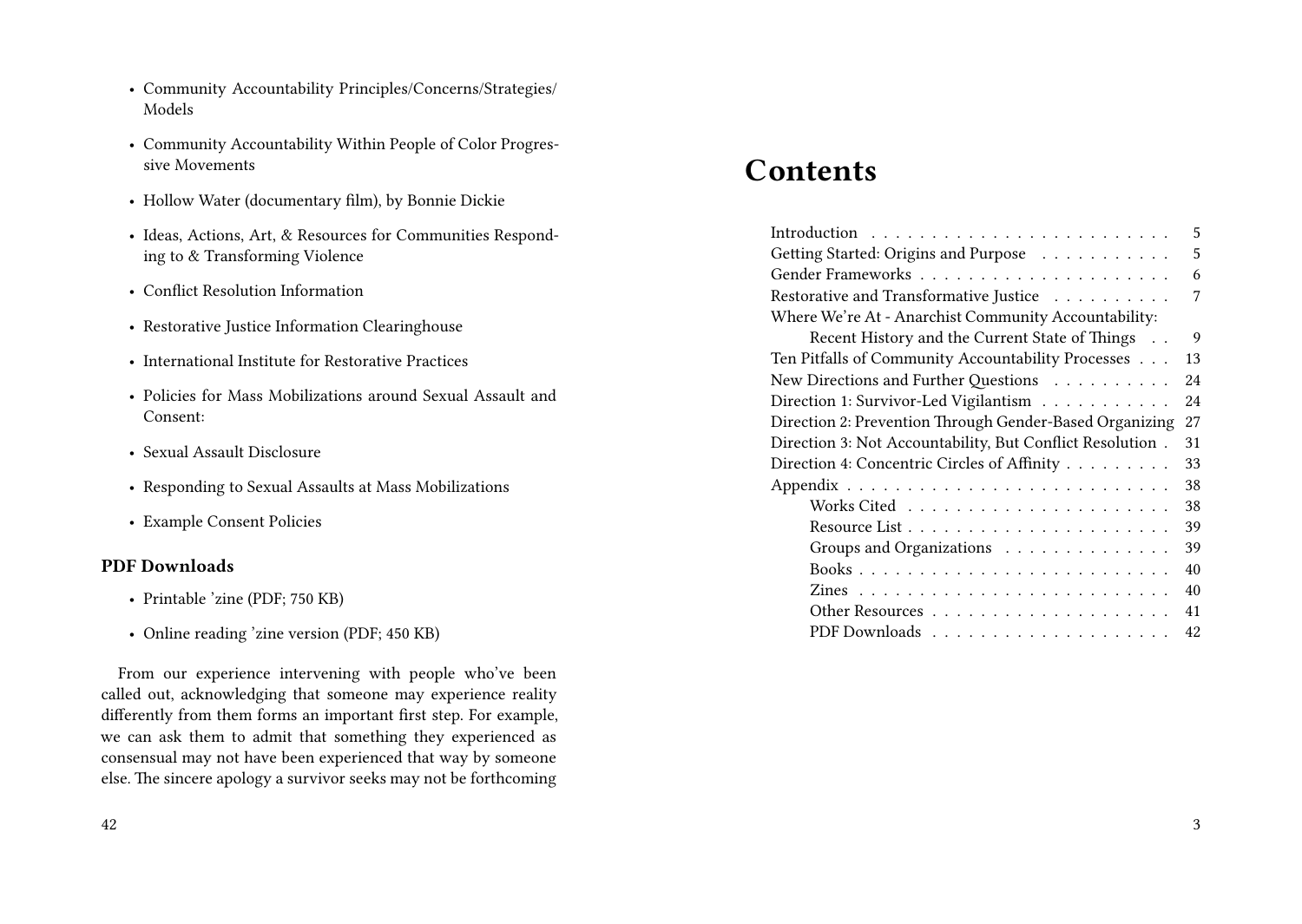- Thoughts About Community Support Around Intimate Violence
- See No, Speak No, Hear No
- Alternatives to Police by Rose City Copwatch
- Learning Good Consent
- Support
- World Without Sexual Assault
- Let's Talk About Consent, Baby
- Our Own Response
- A Stand-Up Start Up: Confronting Sexual Assault with Transformative Justice
- Beautiful, Difficult, Powerful: Ending Sexual Assault Through Transformative Justice
- Conflict Resolution Circles
- As If They Were Human: A Different Take on Perpetrator Accountability
- Revolution in Conflict: Anti-Authoritarian Approaches to Resolving and Transforming Conflict and Harm
- For a Safer World

#### **Other Resources**

- Creative Interventions Toolkit
- Toward Transformative Justice, by Generation Five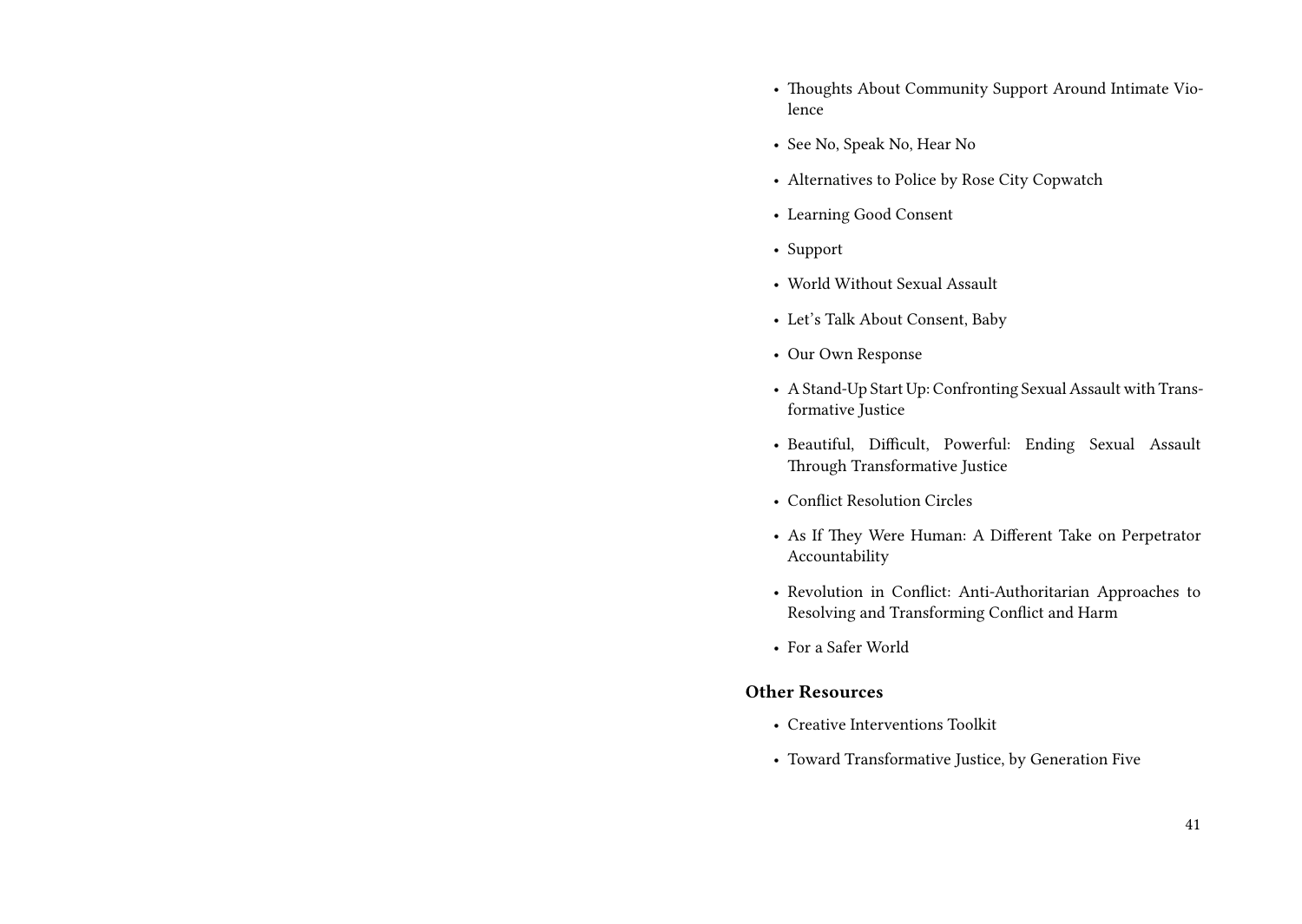- Philly Stands Up (Philadelphia, PA)
- Creative Interventions (San Francisco, CA)
- INCITE! Women of Color Against Violence (national)
- Audre Lorde Project Safe OUTside the System (Brooklyn, NY)
- Critical Resistance (national)
- Support New York (New York City)

#### **Books**

- The Color of Violence: The INCITE! Anthology, by INCITE! Women of Color Against Violence
- The Revolution Starts at Home: Confronting Partner Abuse in Activist Communities, edited by Ching-In Chen, Jai Dulani, Leah Lakshmi Piepzna-Samarasinha and Andrea Smith
- Instead of Prisons: A Handbook For Abolitionists, by Prison Research Education Action
- Peacemaking Circles: From Crime to Community, by Kay Pranis

#### **Zines**

- It's Down to This: Stories, Critiques and Ideas on Community and Collective Response to Sexual Violence and Accountability
- What Do We Do When #2 and #3
- An Activist Approach to Domestic Violence

Sexual assault and abuse continue to plague anarchist circles and spaces. In response, we've developed processes to hold each other accountable outside of the state. But why can't we seem to get them right? This essay examines the context in which these community accountability models emerged and analyzes the pitfalls we've encountered in trying to apply them. To move beyond the impasse around sexual violence within our scenes, we need to challenge the idea of community itself and take our resistance in new directions.

# **Introduction**

"I don't believe in accountability anymore… my anger and hopelessness about the current model are proportional to how invested I've been in the past. Accountability feels like a bitter ex-lover to me… the past ten years I really tried to make the relationship work, but you know what?"

— Angustia Celeste,

"Safety is an Illusion: Reflections on Accountability"

# **Getting Started: Origins and Purpose**

Sexual assault and abuse tear us apart. They fracture our communities, ruin individual lives, sabotage projects and organizing, reveal nasty contradictions between our supposed ideals and our actual practices, and maintain a climate of fear and oppression, especially for women. Sexual assault is political; it is a function of patriarchy, not just an individual harm done by individual people (usually men) to others (most often women). Sexual assault and abuse, partner violence, child abuse, and sexual harassment are primary ways that men physically impose domination over women. Sexualized violence helps to maintain patriarchy, heterosexism, trans oppression, ageism and oppression of youth, racist colonialism, and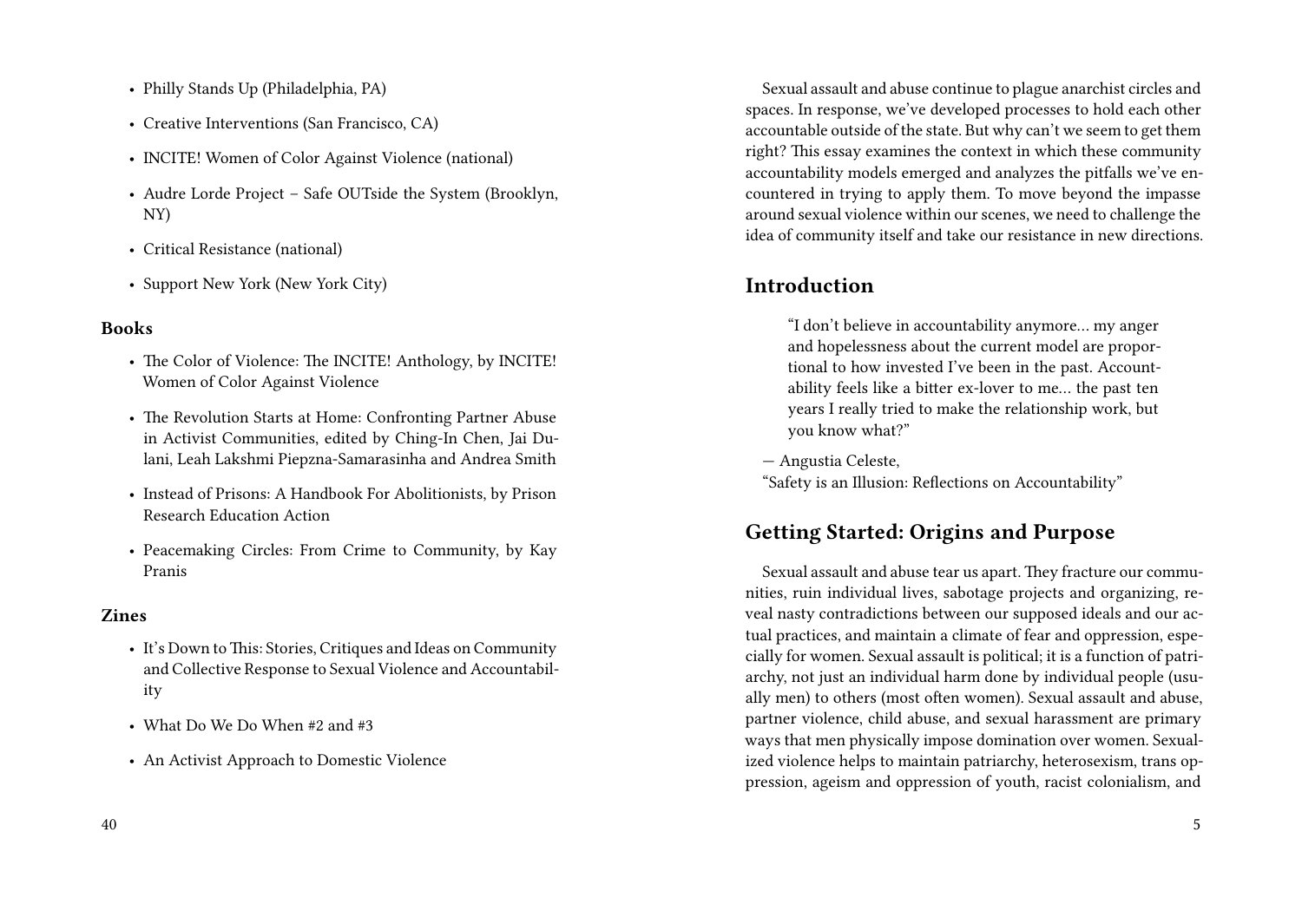genocide. The struggle against sexual assault and abuse is essential for revolutionary transformation.

The accountability process model has been one of the primary tools used by anarchists to address assault and abuse in recent years. This essay analyzes this model in hopes of provoking honest, self-critical discussion about how we respond to assault and abuse within anarchist scenes, and imagining directions to move forward.

This article is NOT intended to serve as an accessible introduction to community accountability processes; it assumes that you have some knowledge of what they are and how they work (or don't work). It draws specifically on North American anarchist, punk, and radical activist subcultures and presumes that the reader understands their context and language. If you don't, try reading some of the sources cited below before this one. If you're an anarchist and you've had some experience with efforts to respond to assault and abuse within your scene under the label of "accountability," this is intended for you.

## **Gender Frameworks**

Gender is complicated; some folks we might perceive as male or female don't identify that way, and some don't identify as either. In referring to "men" or "women," we mean folks who identify that way, whether cisgender or transgender. Throughout this essay, both survivors and people who've assaulted or abused others are referred to in general using "they" as a gender-neutral pronoun. Assault and abuse can be committed by anyone against anyone, across gender lines; sometimes cis women, trans men and women, and genderqueer folk assault, and often cis men are survivors as well. But this acknowledgment should not erase the fact that the vast majority of folks who abuse and assault are cis men, and the majority of folks they abuse and assault are women.

- "IMF Resistance Network Consent Guidelines: No Perpetrators Welcome"
- "i. communique" by Radical Women's Kitchen
- "Is the Anarchist Man Our Comrade?"
- "Kafka sales will be through the roof at the NYC Anarchist Book Fair"
- "Notes on Survivor Autonomy and Violence"
- "Safer Space Policy," by NYC Anarchist Book Fair Collective
- "Safer spaces, false allegations, and the NYC Anarchist Book Fair"
- "Safety is an Illusion: Reflections on Accountability" by Angustia Celeste, in It's Down To This: Reflections, Stories, Critiques, Experiences, and Ideas on Community and Collective Response to Sexual Violence, Abuse and Accountability
- "Sexual Assault and Consent Policy" by Toronto Anarchist Book Fair Collective
- Supporting a Survivor of Sexual Assault by Men Against Rape Culture.
- "Thinking Through Perpetrator Accountability," in Rolling Thunder #8
- "We Are All Survivors, We Are All Perpetrators," in Rolling Thunder #1

#### **Resource List**

#### **Groups and Organizations**

• Generation Five (Oakland, CA)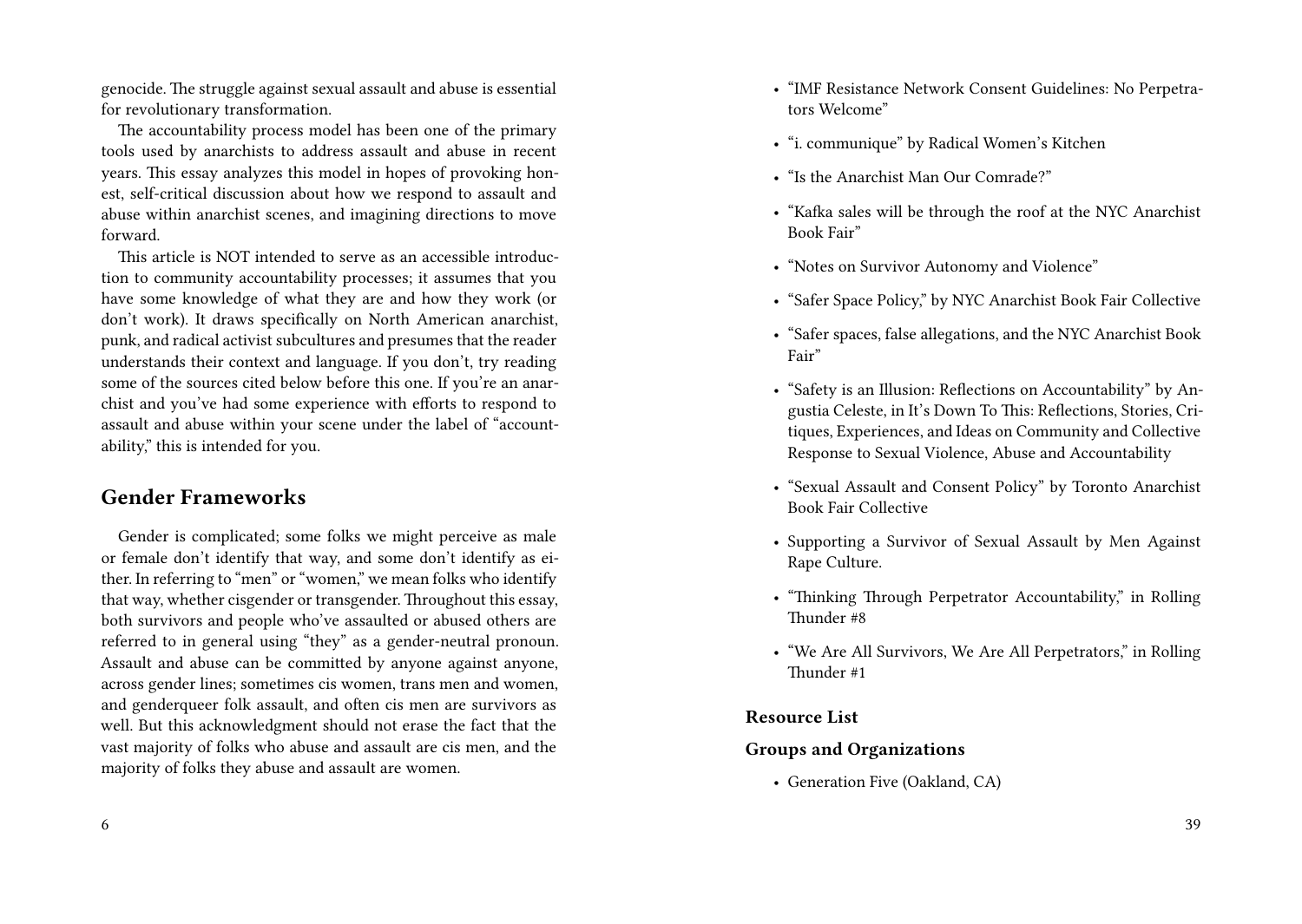Forming affinity groups is a crucial part of anarchist organizing. It can be as simple as pulling together a crew of friends to do an action, or as formal and structured as you can imagine. Crucially, it preserves the basic principle of voluntary association at the heart of anarchy, the idea that we can do what we want with whomever we want without coercion or bureaucracy. This simple process has formed the core of our actions at demos and mobilizations, but perhaps we can use it to conceptualize our entire anarchist community and milieu. If we can create stronger ties with each other and understand our affinities more concretely, perhaps we'll have the basis to make community accountability something more than a vague and contentious dream.

We hope this essay will contribute to self-reflection among anarchists about where our affinities really are. Perhaps we can address many of the pitfalls of our experiments with accountability processes thus far by making our expectations of and commitments to one another as explicit as possible. We also can consider extending survivor-led vigilantism, pursuing anti-sexist men's groups and gender-based organizing to undermine rape culture, or broadening our focus on conflict resolution and mediation. Whatever paths we choose, anarchists must continue trying whatever we can to break this impasse around abuse and assault in our scenes. Our liberation depends on it.

## **Appendix**

#### **Works Cited**

- "An Internal Action of the Vaginal Liberation Front", in Men in the Feminist Struggle
- "Don't Believe the Hype"
- Fight Rape! Six Years of Men's Group and Accountability Work by Dealing With Our Shit

Sexual assault and abuse are neither gender-specific (i.e., they can only happen by or to people of a certain gender) nor genderneutral (i.e., the gender of a person who assaults or is assaulted is irrelevant to the conversation). We must understand the gendered patterns of assault and abuse as an expression of patriarchal domination, without making invisible experiences that fall outside of that gendered framework.

## **Restorative and Transformative Justice**

In speaking about accountability processes, we're referring to collective efforts to address harm—in this case, sexual assault and abuse—that focus not on punishment or legal "justice" but on keeping people safe and challenging the underlying social patterns and power structures that support abusive behavior. In the loosest sense, this might simply mean a few friends sticking up for someone who's been hurt: asking them what they need, and trying to negotiate for those needs with the person who hurt them and among the community they share. Some processes involve a group that mediates between an individual and the person calling them out, or separate groups supporting each person and facilitating communication between them. These processes usually involve setting out conditions or "demands" for the person who's been called out as a means of restoring safety or trust and preventing the harm from happening again, and some method for following up to ensure that these demands are met. All of these different approaches share an intention to address the harm done directly without relying on the state.

Community accountability appeals to anarchists as a critical alternative to the adversarial framework of the criminal "justice" system. According to this framework, two parties in conflict are assumed to have opposite interests; the state considers itself the aggrieved party and thus acts as mediator; and "justice"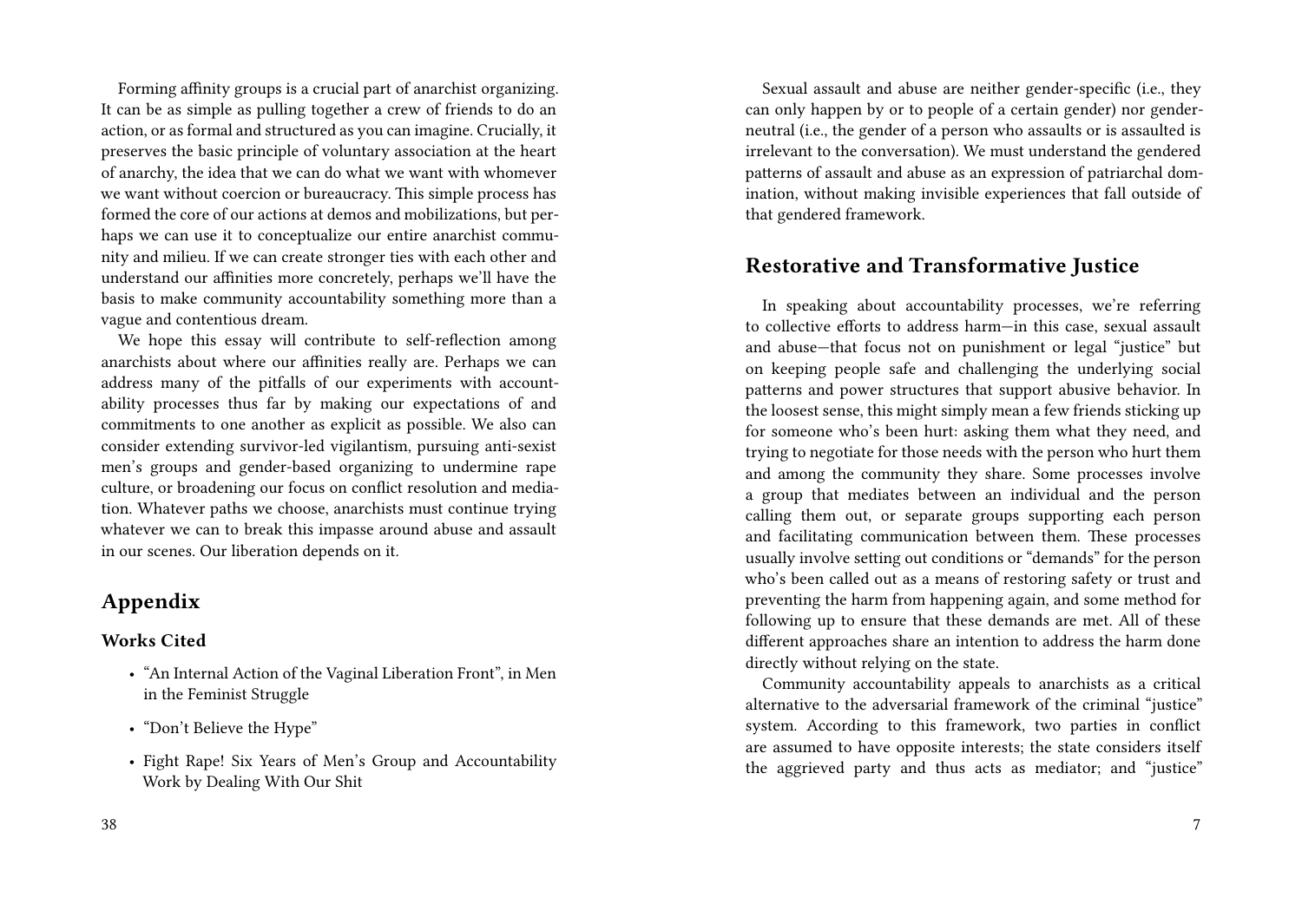means deciding which person is correct and which person suffers consequences—which are determined by the state, and usually unrelated to the actual harm done or its root causes. In contrast, restorative justice focuses on the needs of the ones harmed and those who did harm, rather than the need to satisfy the abstract principles of law or to exact punishment. Folks who've been harmed play an active role in resolving a dispute, while those who harm are encouraged to take responsibility for their actions and repair the harm they've done. It is based on a theory of justice that sees "crime" and wrongdoing as an offense against individuals or communities rather than the state. Many of the current working models for restorative justice originated in Maori and North American indigenous communities.

Building on that framework, the transformative justice model links restorative justice's focus on rectifying harm rather than strengthening state power with a critique of systematic oppression. According to Generation Five, an organization that grounds their work to end child sexual abuse in this model, the goals of transformative justice are:

- Safety, healing, and agency for survivors
- Accountability and transformation for people who harm
- Community action, healing, and accountability
- Transformation of the social conditions that perpetuate violence—systems of oppression and exploitation, domination, and state violence

The anarchist practice of community accountability rests in theory on these underlying principles, along with the DIY ethic and a focus on direct action.

munity with one another, thus shouldn't expect to be held or hold others accountable through it. And accordingly, if someone violates or refuses to abide by the collective standards, there's a procedure in place by which someone can held accountable for their actions; and if they refuse, others can exclude them from the space in good conscience. Other examples of this second circle of affinity could include specific events, larger organizing projects, and folks who hang out loosely in shared social spaces.

This framework of concentric circles of affinity helps us imagine where we can best apply the accountability practices with which we've been experimenting these past few years among anarchists. As the circles move outwards to mass mobilizations, "anarchists," "punks," and our broader radical "community," it's harder to imagine how we could concretely define community and navigate accountability within it. There's no reason to expect anyone to be "accountable" to us based on whatever abstraction we claim to share with them. Without a concrete basis, our "community" has neither carrot nor stick; we can't reward people for going along with our demands and we can't coerce them into doing so. So if some random person who's supposedly an anarchist sexually assaults someone, it might not be realistic to approach our response to the situation in terms of community accountability.

So then what do we do? Call the cops, beat them up, kick them out of all the institutions controlled by folks with whom we share affinity? And how do we deal with the recurrent problem of people who leave one scene only to resume abusive behavior in another? We don't have any clear answers. But we have to start having discussions in every circle of affinity about our terms of engagement and how to address harm and resolve conflict, before we're in crisis and forced to figure it out as we go. Until we've done that thoroughly in every collective, space, social group, and other anarchist formation, we can't realistically aspire to formal community accountability as a strategy for dealing with our shit.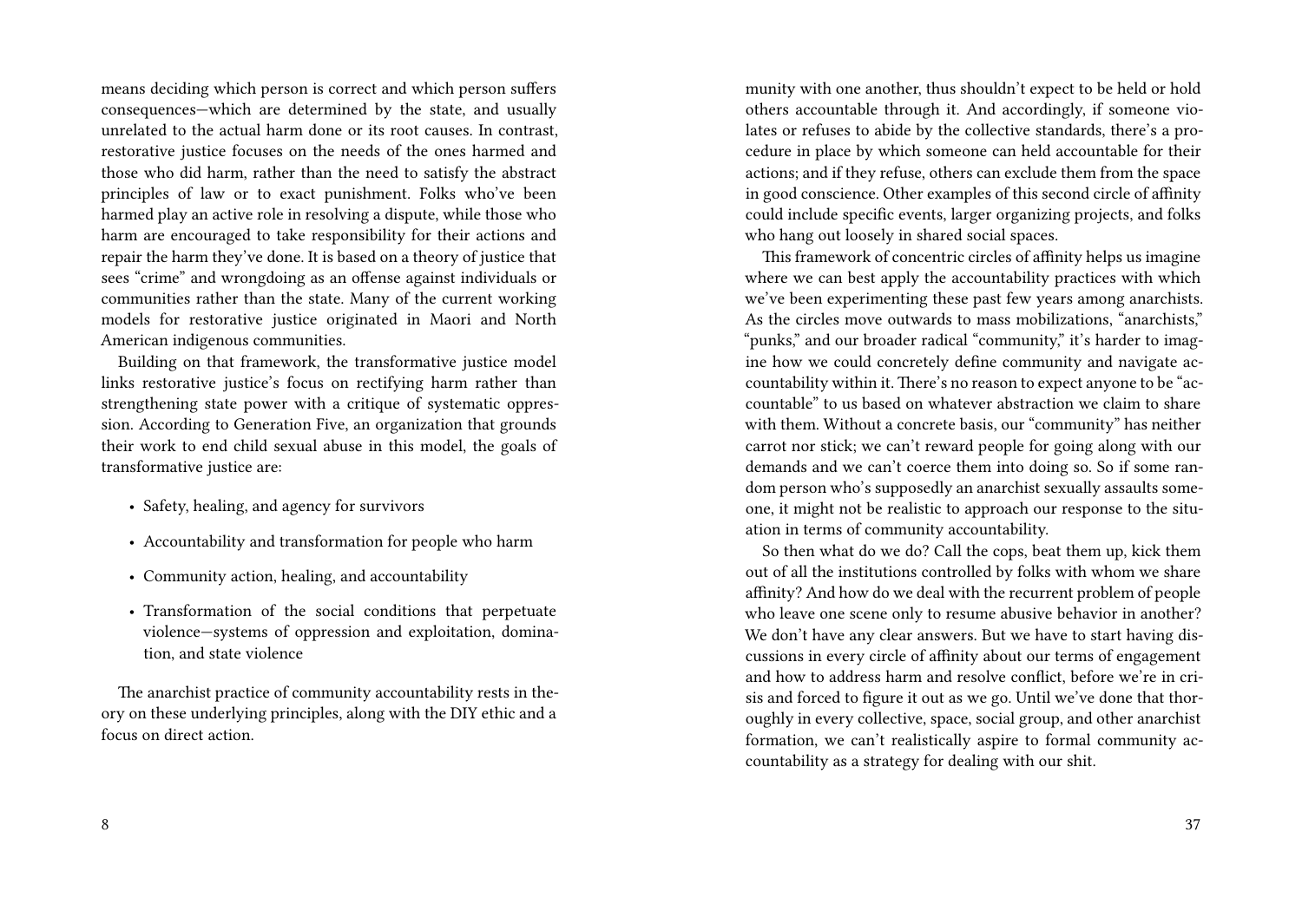whom I take risks and for whom I'll do whatever it takes. I'd be willing to give these people the benefit of the doubt in resolving conflict and addressing harm far more than any other people. Under this model, I would sit down with my affinity group and preemptively discuss how to address conflicts with each other when they come up, ranging from the most minor to the most serious disputes and forms of harm. Think of it as a sort of pre-nuptial agreement for friends and comrades, covering the bases in case things should go wrong. That way, I have a clear sense of how to respond when one of my crew does me wrong, and a shared basis of trust for working with them in a potentially long-term process of transformation. While I wouldn't extend that trust to most people, within this group we share a deep and explicit affinity, so I'll be open to criticism, calling out, and transformation with the trust that my comrades will be, too. Other examples of this innermost circle of affinity might be families (birth or chosen), houses and land projects, various types of collectives, or tight-knit groups of friends.

The next circle outwards might be a shared community space, such as an infoshop or social center. It's a fairly consistent group of people, some of whom I'm closer with than others, but also an open space, so folks may come that I don't know. Since it's not a totally fixed group and not every single person can or would settle on direct agreements with one another, there can be collective agreements around respect, consent, anti-oppression, use of resources, and such. These don't have to be authoritarian; they can be collectively determined, revised at any time by the consent of those most affected, and no one is compelled to abide by them; folks who can't or won't can choose not to participate in the space. As a result, I would be willing to go along with trying to hold someone accountable insofar as they wanted to continue to participate in the space. Since what defines our "community"—the terms of our affinity with each other—is our shared experience of participation in the space, then if one of us ceases to participate in it, we're no longer in com-

# **Where We're At - Anarchist Community Accountability: Recent History and the Current State of Things**

How did this set of practices around responding to sexual assault and abuse emerge? In the 1990s and early 2000s, women and other survivors responded to assault and abuse in a variety of ways, including making zines calling people out to distribute at shows, discussing their experiences amongst themselves, warning people in other communities about repeat assaulters, and in some cases physically confronting them. The Hysteria Collective based in the Portland, OR area represented one of the early structural attempts to respond to sexual assault, producing and distributing literature, challenging the presence of abusive men in the punk scene, and organizing a conference. In other towns, folks formed girl gangs for self-defense and concerted confrontational action. However, more often than not, such efforts were isolated, belief in rape myths persisted amongst anarchists (especially men), and survivors who attempted to speak out were ignored, shunned, dismissed for distracting attention from more important issues, or blamed for COINTELPRO-style divisiveness.

In response, anarchist women and others worked to encourage anarchist scenes to take sexual assault and abuse seriously and promote a culture of consent. Much of this spread through zine culture, particularly Cindy Crabb's Doris and Support zines; also, workshops began appearing at radical conferences discussing survivor support, consent, and positive sexuality. Men's groups began to organize against sexual violence in some radical scenes, such as the Dealing With Our Shit (DWOS) collective founded in Minneapolis in 2002. A major turning point occurred at the 2004 Pointless Fest in Philadelphia, where concert organizers publicly announced that three women had been raped at the event and established collectives to support the survivors and figure out how to deal with the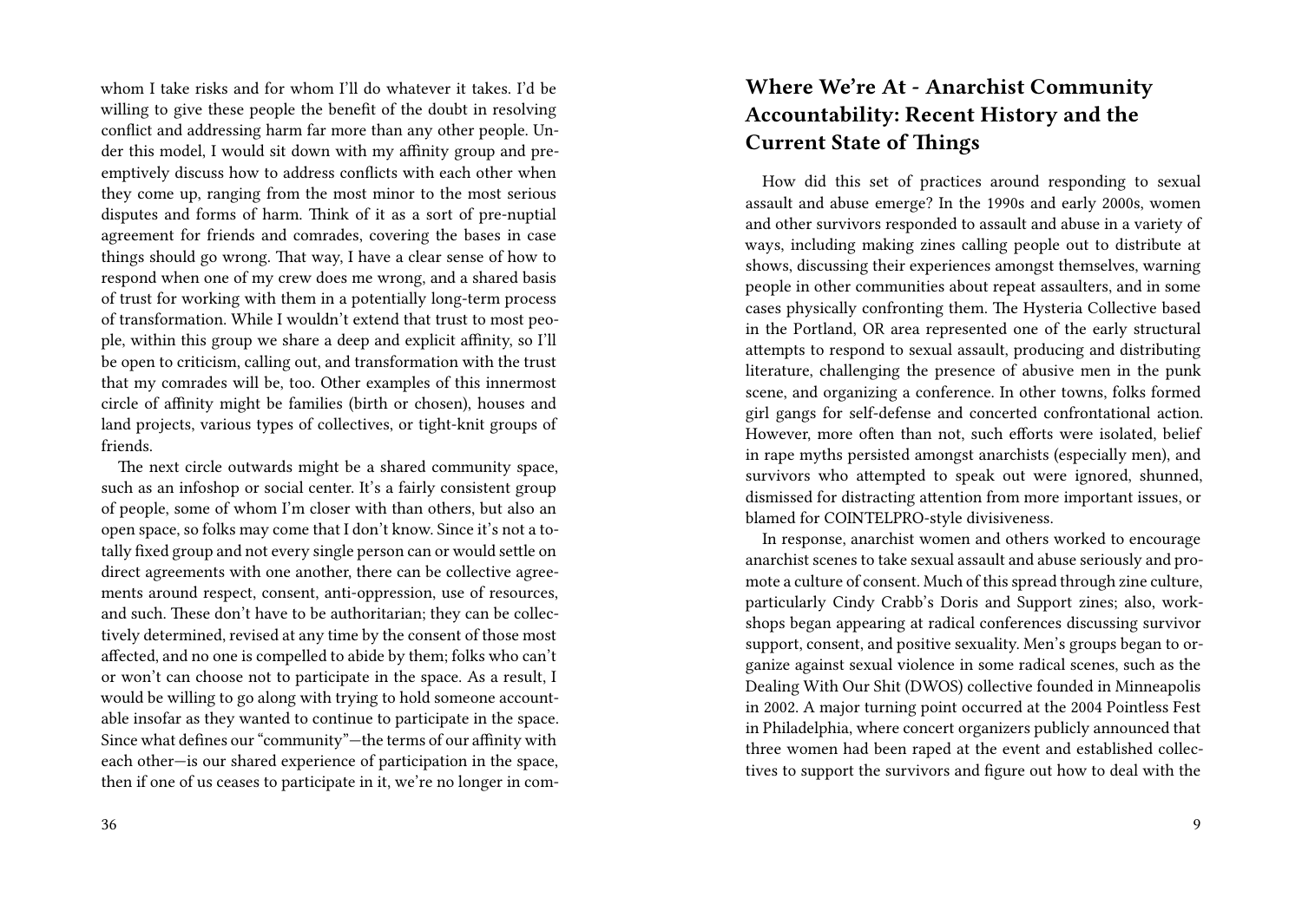rapists. These collectives became Philly's Pissed and Philly Stands Up, long-standing separate but collaborating collectives devoted respectively to survivor support and assaulter intervention.

Assault, accountability, and consent became topics at nearly all anarchist conferences and gatherings. Many distros began to carry zines on the subject, touring bands spoke from stage about it, and anarchists in many other cities formed support and accountability collectives. Organizers of mass mobilizations began to develop plans for response, culminating in a full-scale sexual assault response infrastructure at the anti-G20 convergence in Pittsburgh in 2009.

So how do things stand today? Terms such as "consent," being "called out," "accountability process," and "perpetrator" are in wide use, to the point of becoming the subject of jokes. A great many people have been called out for abusive behavior, and dozens of accountability processes are ongoing in various stages. An identity politics around the labels "survivor" and "perpetrator" has emerged, with scenes polarizing around them. In spite of efforts to caution against this and encourage all participants in accountability processes to remain self-critical, these labels have sometimes been used to leverage power, dispense or deny legitimacy, and erase differences in experience.

Philly Stands Up continues their work, getting paid by colleges to lead trainings on their model and functioning as a sort of semi-formal sexual assaulter surveillance organization, with folks from around the country contacting them for updates on different ongoing processes. They networked with other groups doing transformative justice work at the US Social Forum in Detroit and hosted a three-day training for community accountability organizers in January 2011. Numerous other similar collectives have been attempted among anarchists in other cities, though few have had the longevity or prominence of PSU. As more and more intra-scene communication moves onto the internet, a number of websites (most prominently anarchistnews.org) have become

diet and hygiene, conversation with specialized lingo and points of reference.

But is being a part of an anarchist "milieu" enough of a basis for the kind of community demanded by these accountability strategies? Can we realistically apply these models to our diffuse, fragmented, mostly unstructured associations of misfits?

As we move through our lives navigating connections with friends, neighbors, and comrades, we're not just part of a single unitary community, or even a web of multiple communities. Rather, our relationships with others take the form of concentric circles of affinity.From these, we can trace a tentative model to imagine how to apply community accountability models to anarchist scenes.

One of the major flaws in our notion of anarchist community lies in its nature as implicit and assumed, rather than explicit and articulated. We don't often directly state our commitments to and expectations of the other people with whom we share various kinds of "community," except in specific projects or collectives; for instance, by living together, housemates agree to pay bills on time, wash the dishes, and respect each other's space. What if we extended that degree of explicit intention to all of our relationships of affinity? Impossible: we're supposed to sit down with every anarchist in North America—or even just in our town—and spell out explicit standards for how we relate and what we expect from each other?

No, of course not… and that's exactly the point. We can't do that, so we have to figure out how to collectively determine these things within the different webs of relationships in our lives. Rather than presuming a "community" and attempting to hold people accountable based on that fiction, we should define our expectations of and commitments to the others in our various circles of affinity, and use them as the basis for our responses to conflict and harm.

For example, let's say that as my innermost concentric circle I have my affinity group. These are the folks I trust the most, with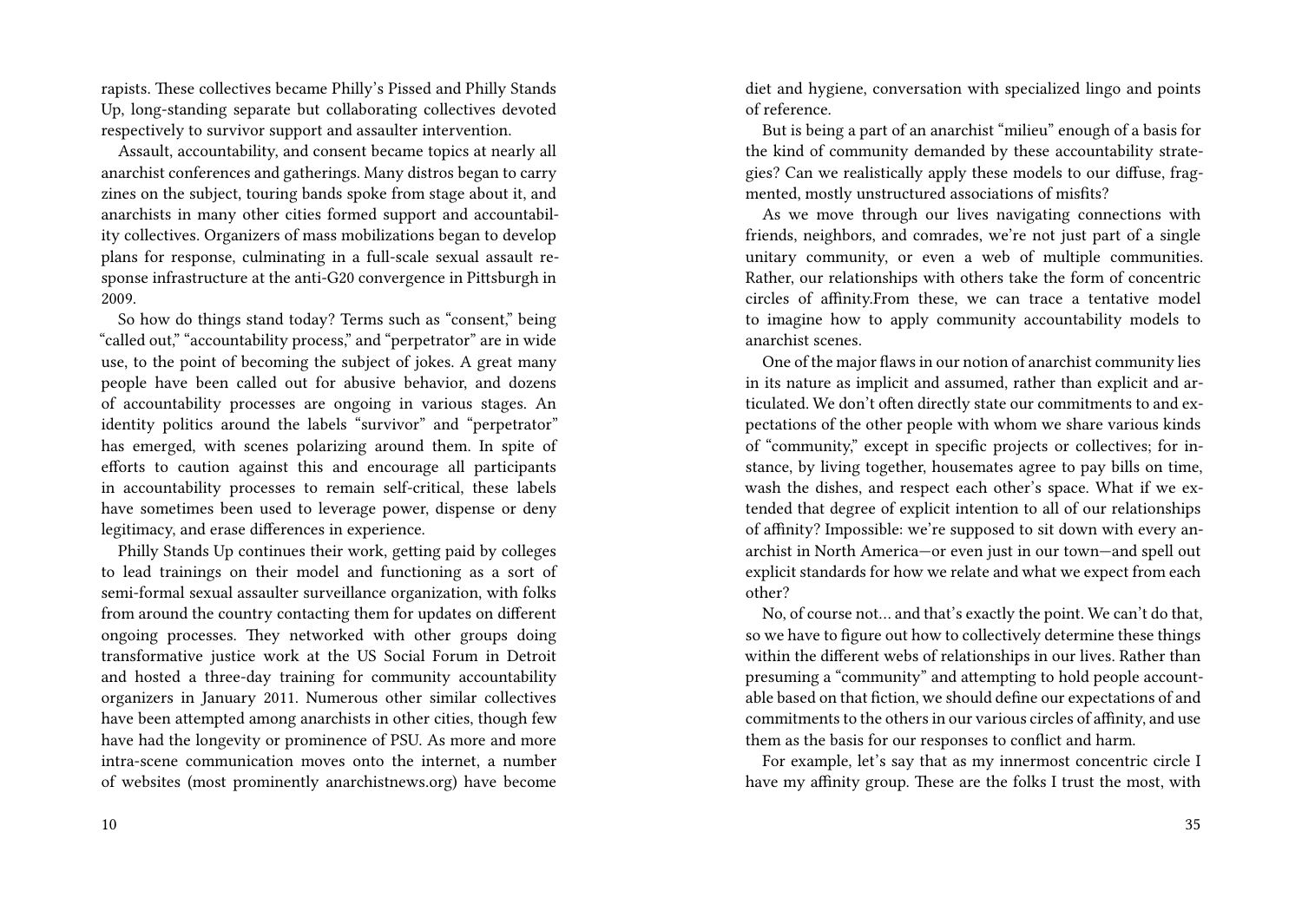as community—not when it comes to sexual assault and abuse. Take an honest survey sometime and you will find that we don't agree. There is no consensus. Community in this context is a mythical, frequently invoked and much misused term. I don't want to be invested in it anymore.

— Angustia Celeste, "Safety is an Illusion: Reflections on Accountability"

At the heart of all of these questions lies one unresolved problem: what is "community?" Are we in one together as anarchists? As punks? As people in a certain local scene? Because we're at the same protest, show, or mass mobilization? Do we choose to be in it, or are we in it whether we like it or not, regardless of how we identify? And who decides all of this?

You can't have community accountability without community. The entire transformative justice framework falls apart without some coherent sense of what community means. But unfortunately, no one seems to be able to answer this question for our milieu. And without an answer, we find ourselves banging our heads against the wall again and again, when a slimy assaulter just skips town or drops out of the scene after being called out, or when someone wields enough power in a scene to gerrymander the boundaries of community to exclude survivors and allies. This is not an abstract question: it's fundamental to what we do and how power operates in our scenes.

Community becomes concrete through specific institutions, such as the websites, gatherings, social centers, and collective houses that comprise the North American anarchist scene. Although no one is taking attendance (except possibly the FBI), and many of us quarrel about who counts as a real anarchist, those of us who move through these spaces have a sense of being a part of something. We weave together this sense through shared practices that mark us as teammates: dress and body modification, quirks of major hubs for shit-talking around the politics of assault and accountability. Websites have also appeared giving information about specific individuals who have assaulted or abused others.

Most anarchist gatherings now issue guidelines about consent and sexual assault response, and often address the presence of people involved in accountability processes. Based on the policies developed by sexual assault response organizers at the 2009 Pittsburgh anti-G20 mobilization, organizers at the 2010 anti-IMF mobilizations in Washington DC posted an announcement stating "No Perpetrators Welcome." It explained that in an effort to make the demos safe for survivors, "people who have perpetrated in the past, people running away from accountability processes, and people who refuse to respect the IMF Resistance Network consent guidelines" were prohibited from all organizing spaces and events. More recently, organizers for the 2012 Toronto Anarchist Book Fair echoed this language banning all perpetrators, but added:

We understand and respect that communities have engaged in their own processes around these incidents. If you have gone through an accountability process and the survivor, joined by the community, feels you have sufficiently dealt with your shit, this statement does not include you.

Likewise, the organizers of the 2012 New York Anarchist Book Fairbanned:

People who have perpetrated inter-personal violence, assault and/or harassment unless they are actively engaged in an accountability process and currently in compliance with all the terms and/or demands of that process (according to the facilitators, the survivor, and/or whomever's been designated to monitor the agreements emerging from the process).

A major source of controversy has been the pre-emptive banning of individuals who've been called out for sexual assault or abuse from anarchist gatherings. In recent years, survivors and their supporters have increasingly requested for particular individuals who have sexually assaulted others to be banned from upcom-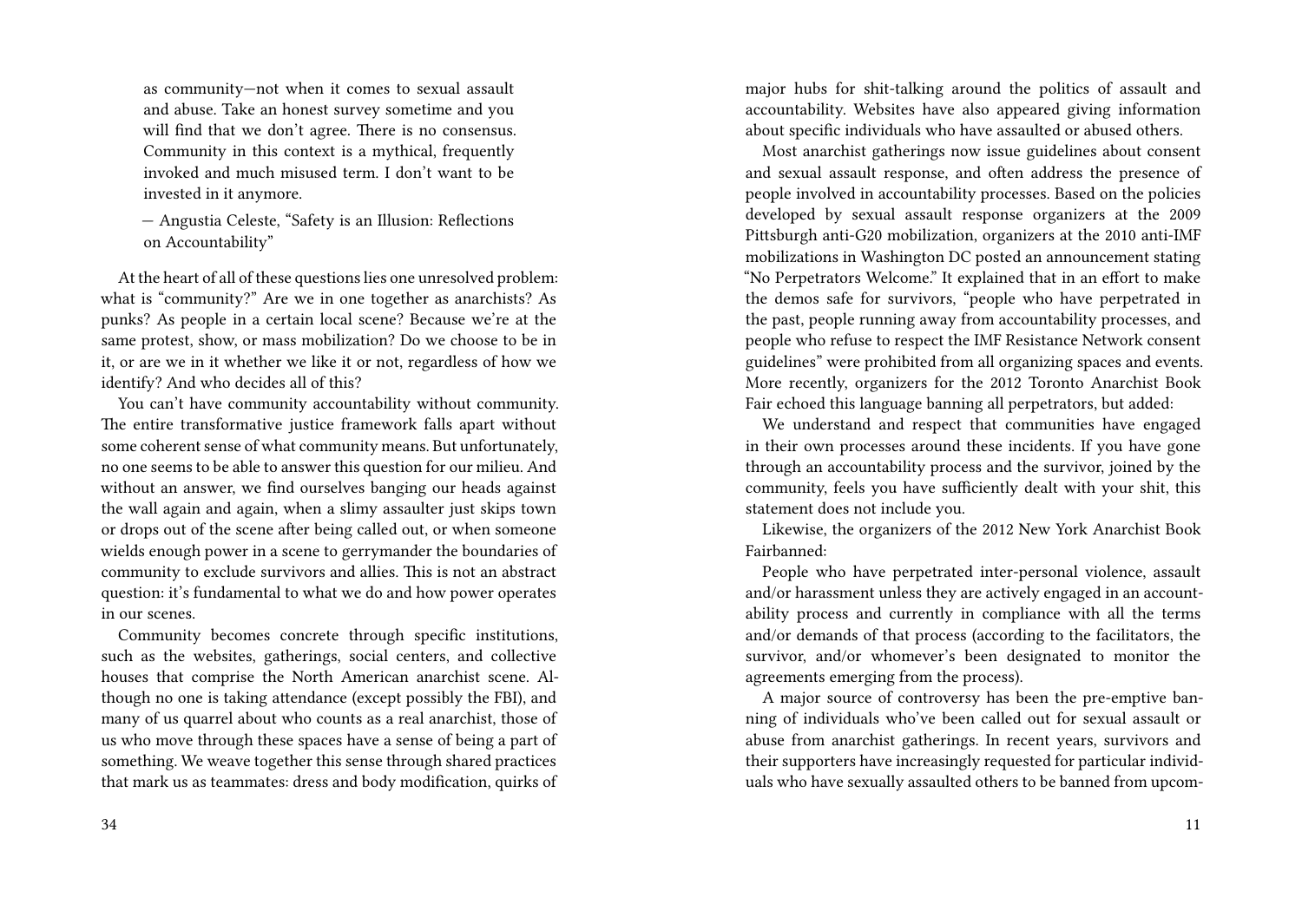ing events. Organizers have struggled to prioritize believing survivors without pre-emptively condemning people, and to balance transparency against privacy and avoiding retraumatization. An internet brouhaha emerged when a person online posted an email they had received from organizers of the New York Anarchist Book Fair, asking them not to attend without specifying the reason. Some interpreted the email as a Kafkaesque, authoritarian presumption of guilt through anonymous rumor, while others defended it as an effort to remain neutral while attempting to secure a sense of safety for other attendees.

While controversies persist around our methods of response to sexual assault, norms around sexuality have shifted significantly within anarchist scenes in recent years. Discourses of consent have expanded, while information about assault, survivor support, and options for accountability has become increasingly available. This has noticeably changed how we conduct sexual relationships, relate to our own bodies, and respond to survivors. Compared to previous years, many anarchists have become more conscious of sexual power dynamics and increasingly empowered to communicate boundaries and desires.

However, sometimes abusers in anarchist communities "talk the talk" of consent and support while doing the same old shit. As the author of "Is the Anarchist Man Our Comrade?" challenges:

Accountability processes often do a lot of good but sometimes they just teach men how to appear unabusive when nothing's changed but the words coming out of their mouth. Survivors and friends are left wondering if said male is no longer a threat. Eventually the issue recedes from peoples' minds because they don't want to seem overly reactionary and don't know what further steps to even take and the perpetrator is able to continue on in their life without much changing.

How can we prevent these discourses from being appropriated by the sensitive anarcha-feminist sexual assaulter? It seems that the availability of community accountability processes hasn't

two people needing to come to the table to work things out. Mediators may certainly be useful for helping to facilitate some of the concrete negotiations within an accountability process, but please do not suggest a session with a mediator as an option instead of a long-term commitment to an accountability process.

Counselors for domestic violence survivors learn that "couples counseling" should not be undertaken in a clear situation of partner abuse, because abusers will usually manipulate the process, leaving the abusive and unequal dynamics underlying the relationship unaddressed. This is important to bear in mind so that a shift to a conflict resolution framework isn't applied to situations of abusive relationships.

What about other disadvantages? Well, there's still the problem of responding to existing problems by prescribing solutions that demand skills or resources we don't have. What can we do in the meantime, while undertaking the long-term work of learning how to resolve our conflicts? Survivors might feel frustrated to see assault and abuse lumped in with less intense or politically significant conflicts, minimizing the harm they've experienced. Asking survivors to use less forceful language when addressing perpetrators could reinforce the survivor-blaming messages that they are overreacting, that sexual assault is not a significant issue worth naming strongly. Also, male "experts" in conflict resolution could hijack survivor support work and divert its feminist focus. We must acknowledge the specific context of sexual assault and abuse, honor the pain and rage of survivors, and account for oppressive power while broadening the range of conflicts we can address.

#### **Direction 4: Concentric Circles of Affinity**

There is no such thing as accountability within radical communities because there is no such thing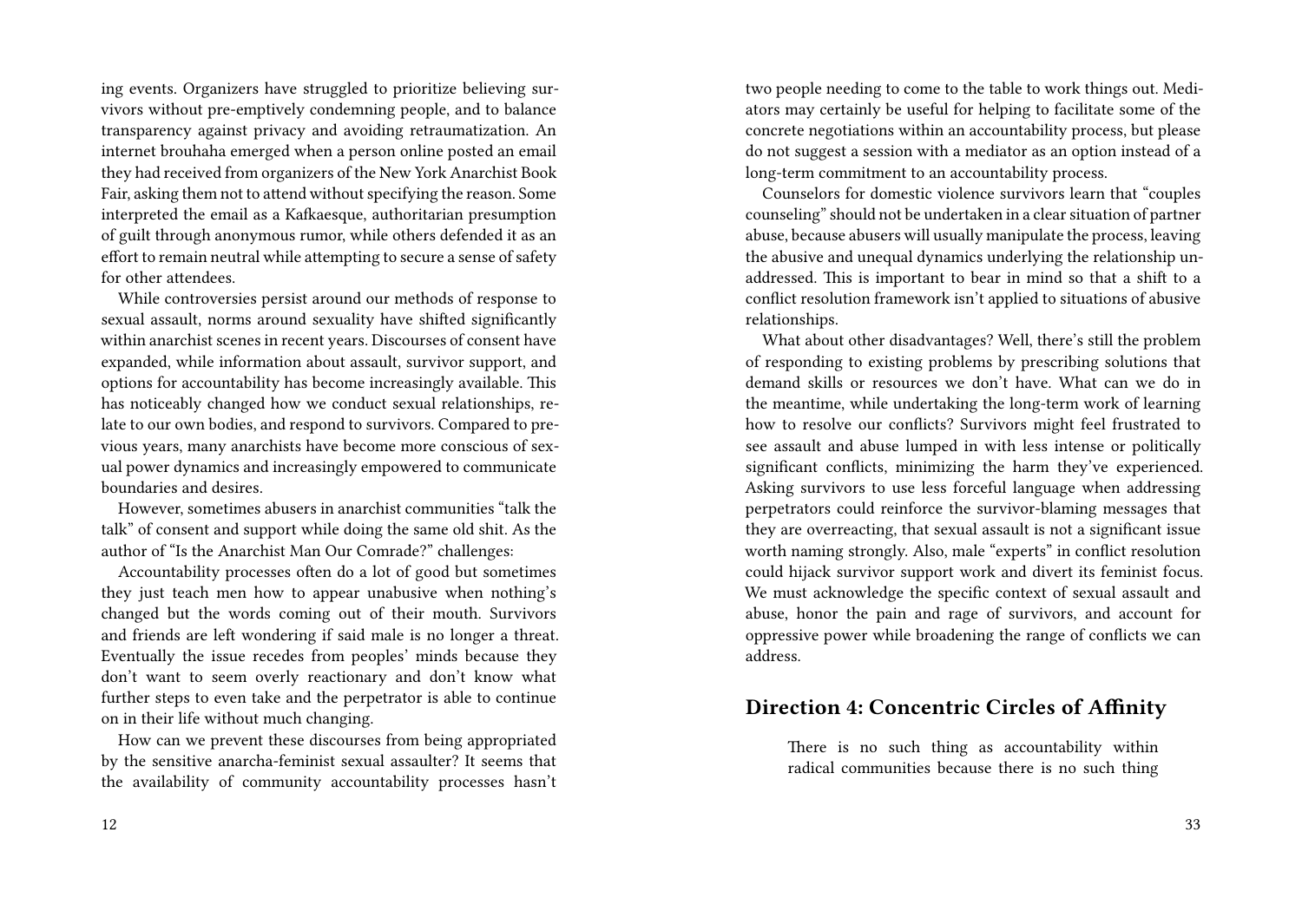What are the advantages of framing sexual assault accountability processes within a broader emphasis on conflict resolution? There would be no need for a definitional hierarchy or litmus test to determine what "counts" as serious assault or abuse. By setting a precedent of collective engagement with less intense conflict, we would gain valuable experience to serve us in crisis situations. Framing conflict resolution as a collective responsibility could prevent the emergence of a specialized class of people who always facilitate these processes, and make it easier to find supporters with sufficient distance from a situation to be able to mediate neutrally.<sup>6</sup>

One cautionary point needs to be made very clearly: mediation is not appropriate for many cases of partner abuse. The article "Thinking Through Perpetrator Accountability" lays it out:

Mediation should not be used as a substitution for an accountability process. Mediation is for two people having a conflict that needs to be resolved; abuse is not mutual. Abuse is not simply about

<sup>6</sup> It's worth asking whether or not "neutrality" is possible or desirable in conflict mediation. In many conflicts, one party wields greater power than the other, and if effort isn't made to intervene in that power dynamic, neutrality can often amount to collusion with power. An alternative model of a mediator's orientation towards parties in a conflict is "bipartiality" rather than neutrality. According to this framework, a mediator advocates for both parties, but also challenges them when they leverage their access to power within the conflict, asking them to consider the ways that their power blind them to the experiences of those lacking that power.

changed the patterns of behavior they were developed to address. What isn't working here?

## **Ten Pitfalls of Community Accountability Processes**

Two important qualifications: first, these are pitfalls of accountability processes as they're actually practiced, as we've experienced them. Some of these pitfalls aren't inherent to these processes, but are simply mistakes commonly made by people who undertake them. One might respond to many of these critiques by saying, "Well, if people actually applied the model as it's intended, that wouldn't happen."

Fair enough; but for any such model to be widely relevant and applicable, it has to be robust enough to be able to succeed even when conditions aren't optimal, or when folks don't or can't follow the model perfectly. So bear in mind that these pitfalls don't imply that our accountability models are futile or doomed. On the contrary, becausewe're invested in figuring out how to end assault and abuse, we have to be unflinchingly critical in examining efforts to do so.

Second, the things people frequently say to avoid responsibility should not be mistaken for problems with accountability processes. For example: "This stuff distracts us from the real revolutionary issues; it's divisive and hurts the movement; holding people accountable is manipulative/coercive/overemphasized/a power grab," and so forth. These are not pitfalls of accountability processes; these are problems of patriarchy and its supposedly anarchist apologists.

That said, here are some of the major difficulties we've encountered in the processes we've developed to hold each other accountable for sexual assault and abuse within anarchist scenes.

1) There is no clear sense of when it's over, or what constitutes success or failure. When can we say definitively that a certain per-

ing from my personal experience, I know that I never would have had the courage to actually own up to my shit and deal if I hadn't found a couple folks that actually cared about me and found a way to show me empathy… And I don't think empathy means making excuses for someone. In fact, in this context, I think it means not letting someone make excuses, not letting them escape their responsibility and their history, and making sure they own up to the consequences that come from the actions they've taken. It also means listening to them, sincerely, even while doing this, and seeking understanding. And I believe it means making sure that perpetrators do feel consequences for their actions, but not punishments. It also means finding resources so that the perpetrator can first learn and then practice a different pattern of habits and actions… I think what is required for accountability processes is empathy. Empathy and anger, at the same time."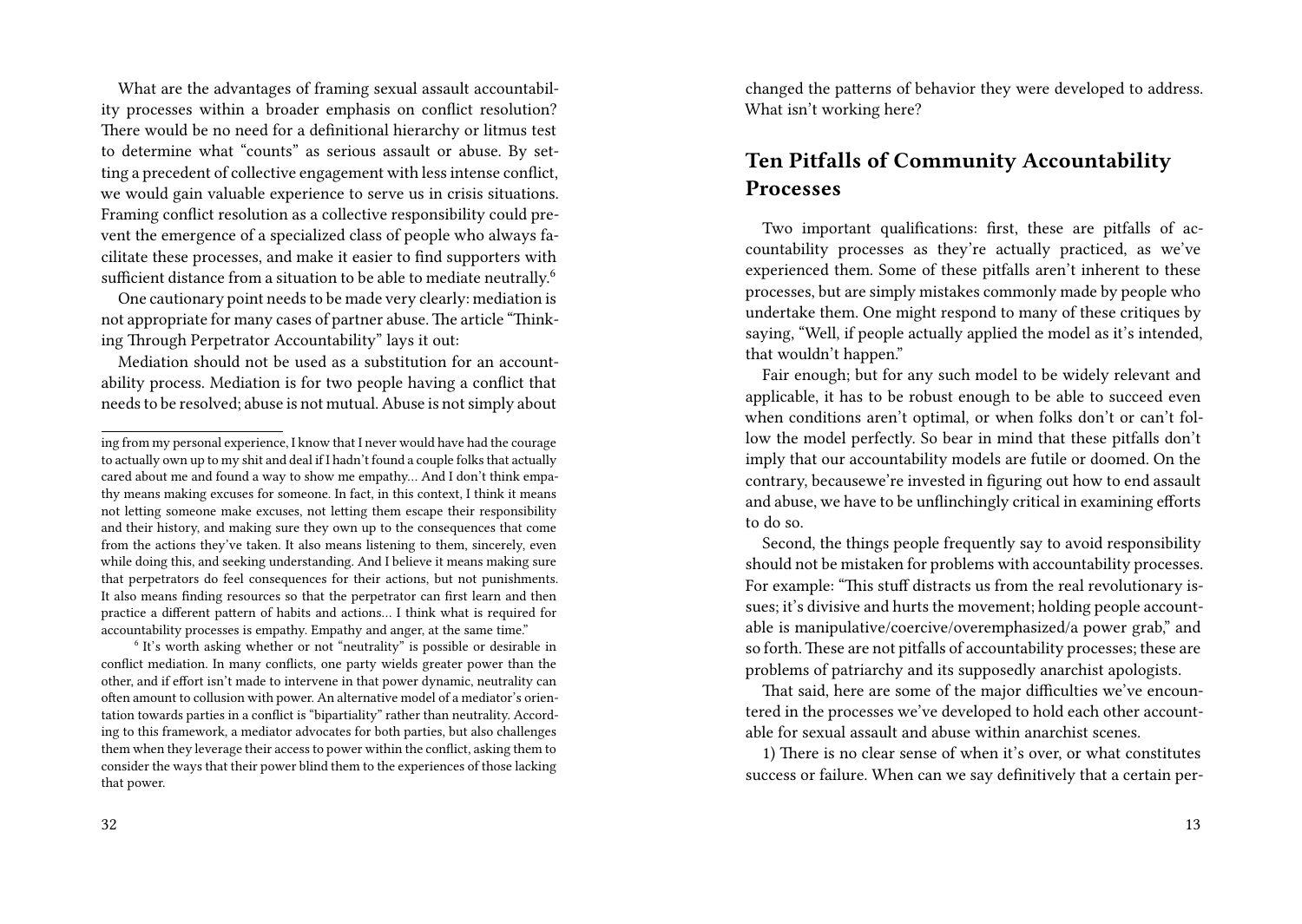son has "worked on their shit"? What will allow a survivor and their supporters to feel comfortable with someone continuing to participate in a shared community? When expectations aren't explicit, goals aren't concrete, or the time-line and means of assessment aren't clear, confusion and frustration can follow for everyone involved.

This often happens because we have so little experience with alternative modes of resolving conflict and addressing harm that we don't know what to look for. For instance, even if a person has "been accountable," the survivor may or may not necessarily feel better. Does this determine the success or failure of a process? If someone has done all the things asked of them, but others aren't sure if the steps taken were effective, what could confirm that real change has taken place? It may or may not actually be possible to restore trust after harm has been done; if not, this may not be the right type of process to undertake.

Likewise, past what point can we agree that someone has NOT worked on their shit, and we shouldn't bother wasting our time on it anymore? Some accountability processes drag on for months and years, diverting collective energy from other more fulfilling and useful ends. One stubborn sexist can sour an entire scene on making good faith efforts to hold folks accountable—which goes to show how important it is to know when to end an attempted process before it drags everyone down with it. If we're going to invest so much time and energy in these processes, we need a way to assess if it's worthwhile, and when to admit failure. And that requires determining what failure would mean: for instance, kicking someone out of a scene, trying other modes of response, or admitting to a survivor that we can't enforce their demands.

2) Standards for success are unrealistic. For instance, the common demand that someone work on their proverbial shit is either too vague to be meaningful, or practically translates to a profound psychological transformation beyond the bounds of what we can

trans organizing, that could stabilize rather than challenge patriarchal power relations in a scene.

## **Direction 3: Not Accountability, But Conflict Resolution**

Our struggles for accountability suffer because we have so few models, methods, or skills for resolving conflicts amongst ourselves. While it's admirable that we've put so much energy into figuring out strategies for responding to assault and abuse, there are innumerable other kinds of conflict and problematic behaviors that we also need tools to address—and as we've seen, the sexual assault-specific accountability methodologies aren't appropriate in dissimilar situations. What if we prioritized building our conflict resolution and mediation skills?

Of course, there are specific issues relevant to sexual assault and abuse, and these shouldn't be eclipsed in a general focus on conflict resolution. But if there's a precedent, language, and skill set for addressing a wide range of conflicts and harm, and being asked to participate in a conflict resolution process becomes common and less threatening, perhaps we'll be able to respond less defensively when we learn that our actions have hurt others. Rather than extending the identity politics of survivor and perpetrator, we could create more nuanced language that neither idealizes nor demonizes people, but asks all of us to remain engaged in lifelong processes of self-transformation. This requires empathy towards folks who have done harm, to create space for them to own up to their behaviors and heal.<sup>5</sup>

<sup>5</sup> As a self-described perpetrator explains in a comment on "Notes on Survivor Autonomy and Violence": "I'm not saying that survivors have to feel empathy for people who did them violence. But if we're going to build communities that can actually outsurvive patriarchy, instead of being atomized and pummeled to dust by it, I think somebody will need to have empathy for perpetrators. Speak-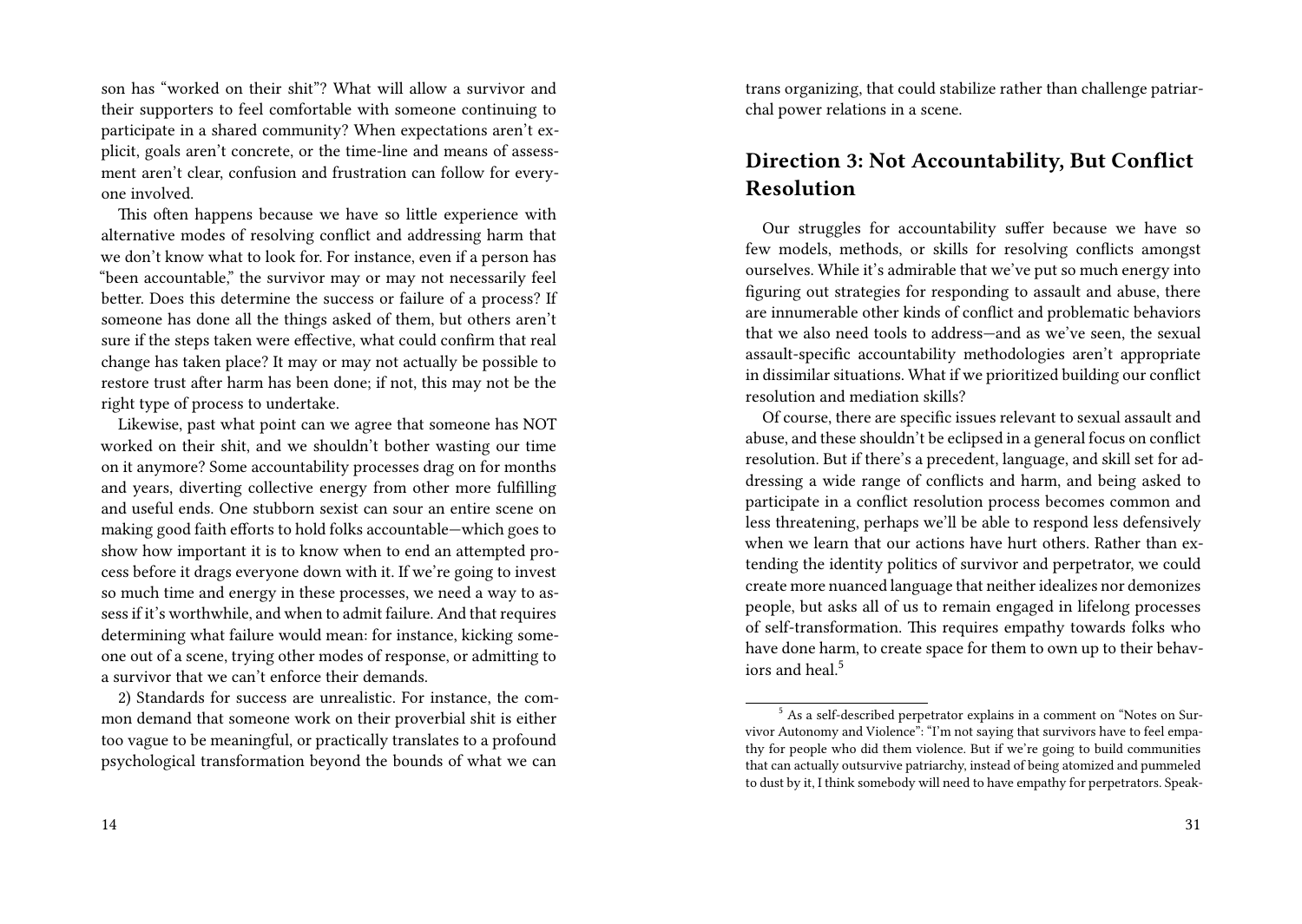anti-patriarchal messages and practices while learning from other feminist organizing, making our efforts relevant to broader social struggles against gender violence and patriarchy.

But wait… what about this whole gender thing? Amid the current gender politics of North American anarchist scenes, it's common to view any gender-specific organizing as suspect. Isn't this just a remnant of tired identity politics, vestiges of leftist guilt, outdated essentialism, and suspiciously authoritarian practices? Don't we want to destroy the gender binary, the real root of patriarchy and gender oppression? And doesn't organizing based on gender (or assigned gender or whatever) just reinforce the patriarchal and transphobic framework we're trying to destroy?

Certainly there are difficult questions to address in determining who "counts" as a man, whether we base our understanding on self-identification or social recognition or birth assignation, where different genderqueer and trans folks fit, and figuring out who was "socialized" how. And ending hierarchy and alienation in all their forms will require strategies more liberating than identity politics. But let's be realistic: distinct patterns of oppressive behavior and power still fall pretty predictably along gender lines. If genderbased organizing can help dislodge those patterns, perhaps we must embrace that contradiction and do our best to engage with it in all its messy complexity.

Beyond the question of gendered organizing in principle, there are other possible problems with this approach. Without subscribing to the notion that there are "good" anarchist men who're not the sexual assaulters we need to worry about, we can acknowledge that the folks who might benefit most from examining their sexist behavior will likely be least inclined to participate. Also, participating in a formal men's group could be a way for sexists to gain legitimacy, diverting attention from their crappy behavior by waving their feminist ally membership cards at people who call them out. And if the focus on gender-based organizing privileges men's groups, even anti-sexist ones, over autonomous women's and/or

30

achieve. As the article "Thinking Through Perpetrator Accountability" puts it:

Perpetrator accountability is not an easy or short process… It takes a lifelong commitment to change behaviors that are so deeply ingrained; it requires consistent effort and support. When talking about follow-up, we should be making schedules for weeks, but also talking about checking in after months and years. It takes that kind of long-lasting support to make real transformation possible.

Let's be frank: if we expect people to remain involved in an accountability process for some scumbag they don't even like for years,and we expect this as a norm for an increasing number of processes for different people, who may or may not be cooperative we are not setting a realistic standard.

That's not to say that the article is wrong; transformation of patriarchal and abusive behavior patterns is a lifelong process. But is it really a surprise that we fail to sustain these difficult, unrewarding processes stretching over such lengths of time, when few anarchists in our scene follow through on long-term commitments to even our most fervent passions? What can we realistically commit to doing?

3) We lack the collective ability to realize many demands. We can say we're committed to meeting survivor demands, but that's just empty rhetoric when that would require resources we don't have. Do we know of suitably anti-authoritarian feminist counselors and therapy programs, and can we pay for them when the person called out can't? Can we enforce our wishes on someone who isn't cooperative—and as anarchists, should we? What consequences can we enact that actually matter? In a transient subculture, can we realistically commit to following up with someone for years into the future, and establishing structures of support and accountability that will last that long?

One phrase commonly used in survivor demands and support discourse is "safe space," that ever-elusive place in which survivors will be able to feel comfortable and fully reintegrated into collective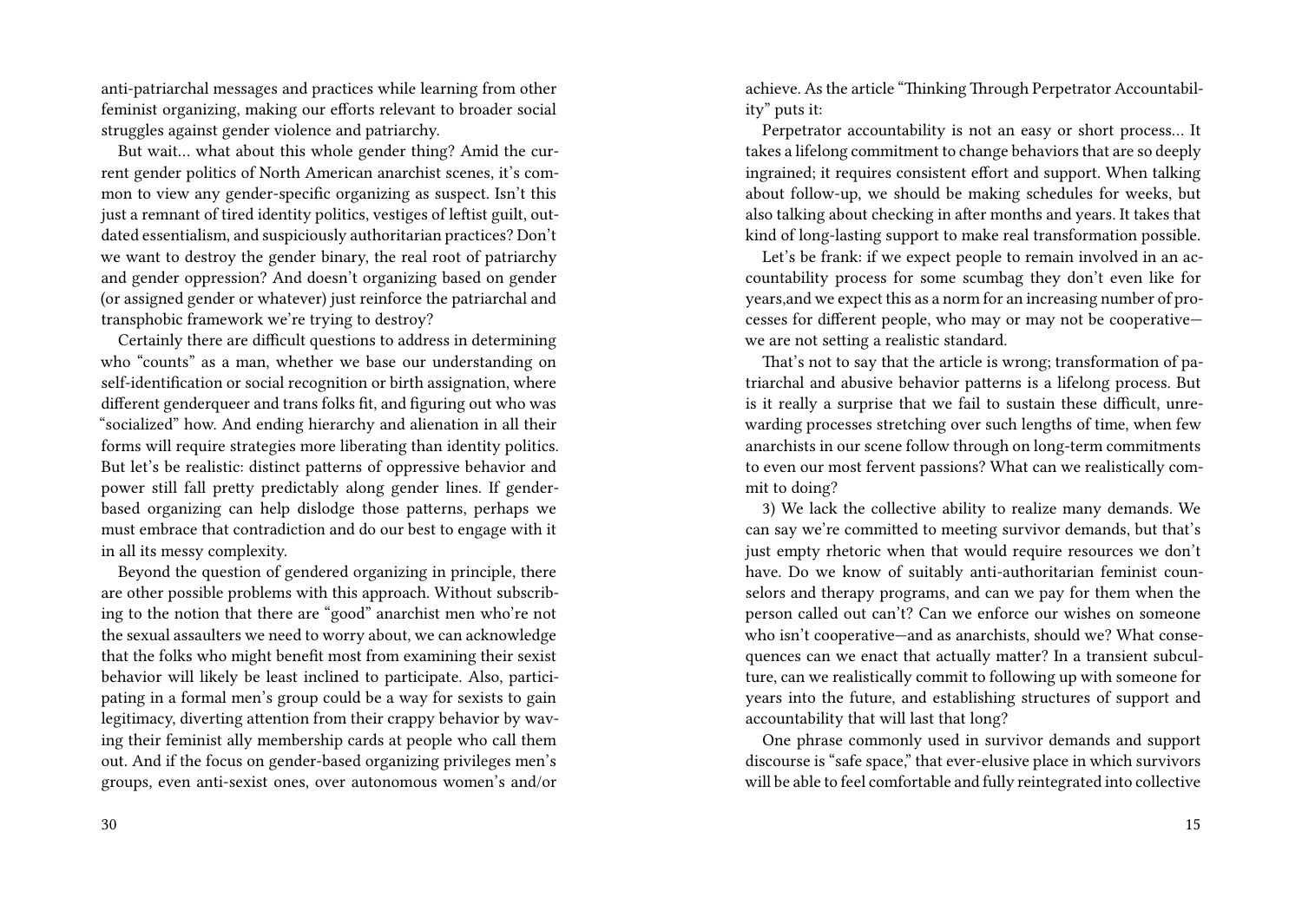life. What does safety mean? Is it something that we can promise? From reading the policies of recent anarchist gatherings, it appears that the primary method of securing safe space involves excluding people who have harmed others. But safety means more than quarantining those who have ruptured it for particular people, since rape culture and patriarchy suffuse all of our lives—they're not just the result of a few bad apples. While exclusion can shield survivors from the stress of sharing space with people who've harmed them, and help to protect folks in our community from repeatedly abusive people, exclusion falls painfully short of safety. In fact we may rely on banning others from spaces less because it keeps people safe than because it's one of the only safety-related demands we can actually enforce.

In the essay "Safety is an Illusion," Angustia Celeste condemns the "false promises of safe space":

We can't provide survivors safe space; safe space in a general sense, outside of close friendships, some family and the occasional affinity, just doesn't exist… there is no such thing as safe space under patriarchy or capitalism in light of all the sexist, heteronormative, racist, classist (etc.) domination that we live under. The more we try and pretend safety can exist at a community level, the more disappointed and betrayed our friends and lovers will be when they experience violence and do not get supported.

What would genuine safety for survivors and for all of us look like? Are there other strategies in that direction that we can enact beyond exclusion and ostracism?<sup>1</sup>

of trans and genderqueer politics that labels all gender-based organizing as essentialist and problematic, and the absorption of so many committed anti-patriarchy militants of many genders into sexual assault response and accountability work. Could forming anti-sexist men's groups to do assault and abuse prevention work in tandem with autonomous women's organizing prove fruitful as another direction in which to experiment?

This approach could offer several advantages. Creating structures to share skills for dismantling patriarchy and selftransformation might reduce problematic behaviors among participants while also providing an infrastructure for accountability responses when folks did harm others. Pre-existing men's groups allow folks to take responsibility for self-education and action against patriarchy that doesn't have to be contingent on a "perpetrator" label or "demands." And folks could be referred to groups for a wide range of behaviors that might not raise eyebrows on their own but could be warning signs of underlying patriarchal patterns, so that others can intervene before those patterns manifest in more harmful ways (i.e., secondary prevention). For once, we'd have a place to offer folks who, whether by community compulsion or self-motivation, want to "work on their shit."

But beyond just dealing with problematic behaviors, men's groups provide space for deeper relationship building, learning, political clarification, emotional intimacy, even fun. This should provide incentive for folks to get involved and stay engaged, since it's not centered solely on debilitatingly intense crisis-mode accountability work. The kinds of study, reflection, and relationship-building that take place in these groups can strengthen the other radical organizing folks are doing in anarchist scenes, leaving us with more options, skills, and people able to respond in crisis situations. And unlike many internallyfocused community accountability strategies, men's groups can interact with non-anarchist individuals and groups to spread

 $1$ <sup>1</sup> Challenging banning and exclusion as primary accountability tactics raises more thorny questions about how to evaluate survivor demands, not just in terms of our ability to enact them but our willingness to do so. Is our role as proponents of anarchist accountability simply to adhere to the demands set forth by a survivor, even if we disagree with them strategically or ethically? Being an ally can be defined as doing what the survivor wants, no matter what; but we believe that no liberation can result from suspending our autonomy and uncritically following demands, no matter whose. Yet when is it our place as supporters to criticize what a survivor claims they need to heal or feel safe?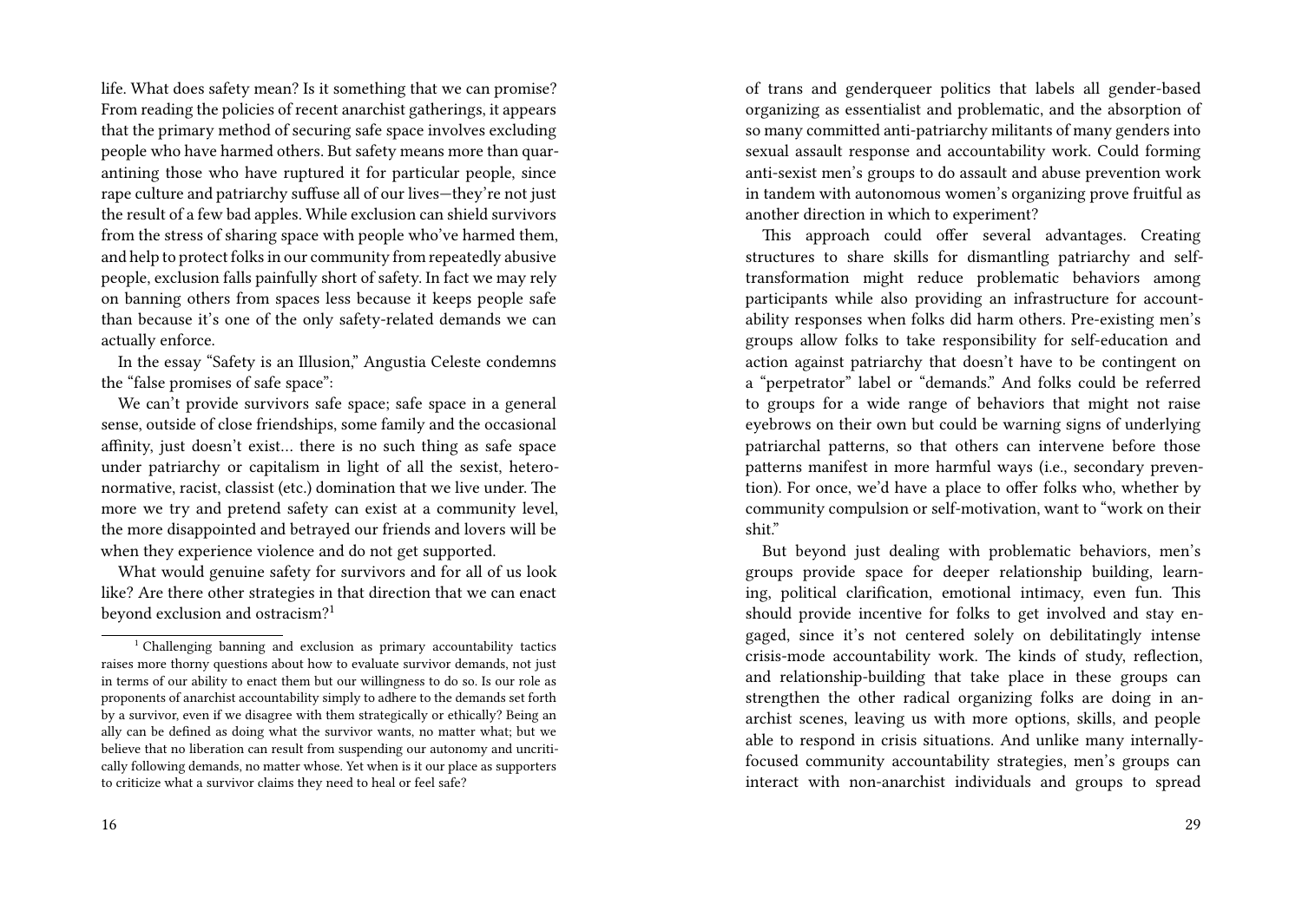To borrow the language of the nonprofit rape crisis center world, responding to assaults and working with assaulters through accountability processes falls under intervention, or tertiary prevention. Primary prevention entails preventing first-time assault and abuse through education and by shifting social, cultural, and institutional norms, while secondary prevention involves identifying risk factors associated with assault and abuse and intervening to prevent them from escalating. So we shouldn't necessarily deem responses such as accountability processes failures if sexual assaults continue in anarchist communities. Instead, we should broaden the kinds of preventative work we're doing alongside them. What might we be doing to stop all this from happening in the first place?

Outside of anarchist circles, prevention work around gender violence usually centers on education: for women, around self-defense and harm reduction; for men, around combating rape myths and taking responsibility for ending male violence; and for all, healthy communication and relationship skills. In anarchist circles, some women have mobilized around sharing self-defense skills, and a great deal of popular education (mostly led and conducted by women) has taken place around consent, communication with partners, and positive sexuality. As noted above, while this has noticeably shifted the sexual discourses used by anarchists, we need more extensive engagement with gender oppression to break entrenched patterns.

One pathway towards this deeper transformation has come through gender-based collectives, specifically men's groups focusing on changing attitudes towards sexuality and consent among men. However, with a few exceptions such as DWOS in Minneapolis, the Philly Dudes Collective, and the Social Detox zine, there has not been much visible presence in recent years of anti-sexist men's organizing among anarchists. Previously in certain scenes, anti-sexist men's groups allied with autonomous women's organizing. These formations are currently out of fashion for a number of reasons, including anti-feminist backlash, a certain understanding

4) We lack skills in counseling, mediation, and conflict resolution.Often survivor demands include finding a counselor or mediator. To be effective, this person should be willing to work for free or on a sliding scale; hold anti-authoritarian politics and a survivorconscious feminist analysis; have the time and energy to take an active role in working with someone over a long period of time; and be close enough to the community to understand its norms, without being directly involved in the situation. How many of these people are there? How many of us even have basic active listening skills, let alone the ability to navigate complex dynamics of consent and assault, patriarchal conditioning, anti-authoritarian conflict resolution, and psychological transformation? And for those few who do fit the bill, or at least come close, how many aren't already swamped and overwhelmed?

Perhaps this is everyone's fault for not collectively prioritizing these skill sets. Fine, but what do we do right now? And how do we avoid creating a division of labor where folks with a certain set of skills or lingo become akin to authorities within anarchist versions of judicial processes?

5) This stuff depresses people and burns them out. It's intense, emotionally draining work to engage in community accountability, often with little appreciation or compensation. It can be exhausting and unrewarding, particularly when the processes rarely succeed in keeping a community intact while satisfying all participants. The gravity of the work scares people off, and understandably so.

This isn't to say that we should try to make community accountability for sexual assault and abuse fun and lighthearted. But we need to acknowledge that this is a barrier to people stepping up and staying committed for the long-term involvement we're saying is necessary for success. And these problems are magnified when we rely on skills and experience that only a few people in our circles have.

6) Accountability processes suck up disproportionate time and energy. None of us signed up for anarchy because we love partici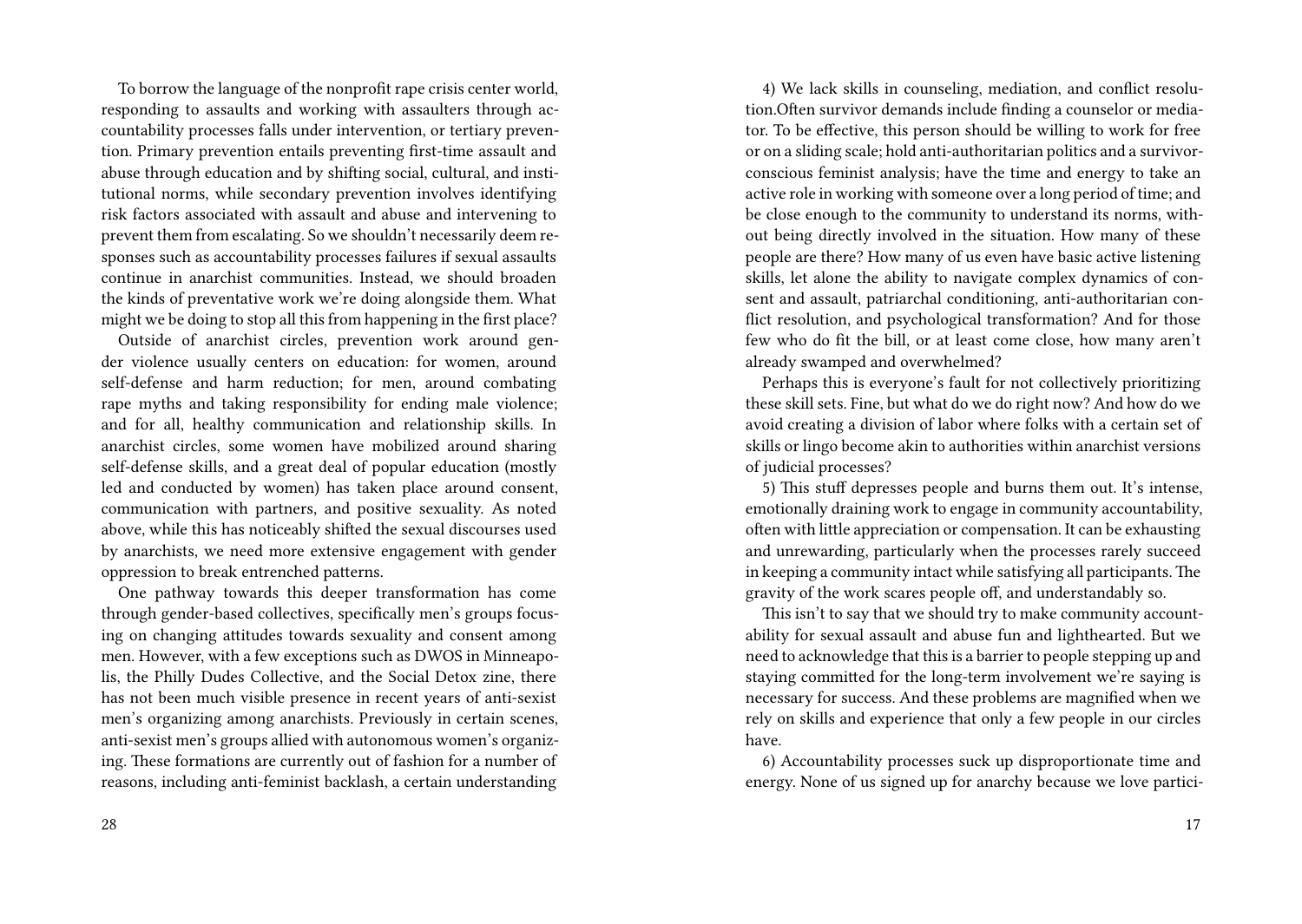pating in exhausting, interminable processes to address the stupid ways people hurt each other within our subcultural bubbles. We became anarchists because we hate cops, because we love punk shows, because we want a freer world, and for a million other reasons. When we spend so much time and energy trying to resolve internal conflicts and convince intransigent sexists to take responsibility for changing their behavior, we risk cutting ourselves off from the passions that brought us together in the first place.

It's easy to get demoralized about anarchist politics when we can't even stop assaulting each other, let alone smash the state and abolish capitalism. It's not that working to end sexual assault and patriarchy is not revolutionary—on the contrary! But if accountability processes *Aparticularly frustrating and unsuccessful* ones<sup>I</sup> come to occupy too much of our collective energy, we're not likely to stay engaged and bring new folks into our struggles.

We can't sweep assault and abuse under the rug and silence survivors in the name of false unity. This previous norm perpetuated oppression and made us less effective all around, prompting community accountability efforts to emerge in the first place. We have to find a way to deal with our abusive behavior that doesn't swallow up all of our energy and demoralize us.

7) Subcultural bonds are weak enough that people just drop out.Bear in mind that many of the less coercive models of restorative justice on which community accountability frameworks are based originated in smaller-scale indigenous societies, with stronger social and cultural affinities than most any of us in the current United States can imagine. The notion that we should attempt to preserve the community and allow folks who've hurt others to remain integrated into it relies on the assumption that all parties are invested enough in this "community" to endure the scrutiny and difficult feelings that accompany going through an accountability process. The affinities that draw people into punk and anarchist scenes often aren't strong enough to keep people rooted when they feel threatened by what they're asked to do. ever, that this critique intentionally does not apply to survivor-led vigilantism, but to unaccountable non-survivor responses.

Apologists for anarchist men attacked by survivor-led groupsclaim that vigilantism is authoritarian: "Accountability cannot be a one-way street or else it becomes a synonym for punitive and policing power." But as the survivor communiqués make clear, vigilantism is not a form of "accountability," at least not community accountability based on transformative justice as it's generally conceived within anarchist circles; it's an explicit rejection of it. It's not a pseudo-judicial process; it declines both state-based and nonstate methods of conflict resolution in favor of a direct, unmediated response to harm. Whether or not we think it's appropriate, it shouldn't be mistaken for a form of accountability gone wrong. On the contrary, it's an intentional response to the perceived failure of accountability methods.

So long as our practices around accountability for sexual assault and abuse don't successfully meet folks' needs, vigilantism will continue, challenging anarchist advocates of transformative justice to make their ideals a reality. Should we be trying to develop sufficiently effective accountability responses so that vigilantism isn't necessary? Or should we be developing and extending our practices of survivor-led physical confrontation?

# **Direction 2: Prevention Through Gender-Based Organizing**

It's an obvious point, but worth making: instead of spending all this energy trying to figure out how to support people who've been assaulted and respond to those who assault, wouldn't it make more sense to focus on preventing all this assaulting in the first place? Easier said than done, of course. But so far, we've only discussed reactive, after-the-fact responses to forms of harm that we're assuming will continue, even as we figure out better ways to react.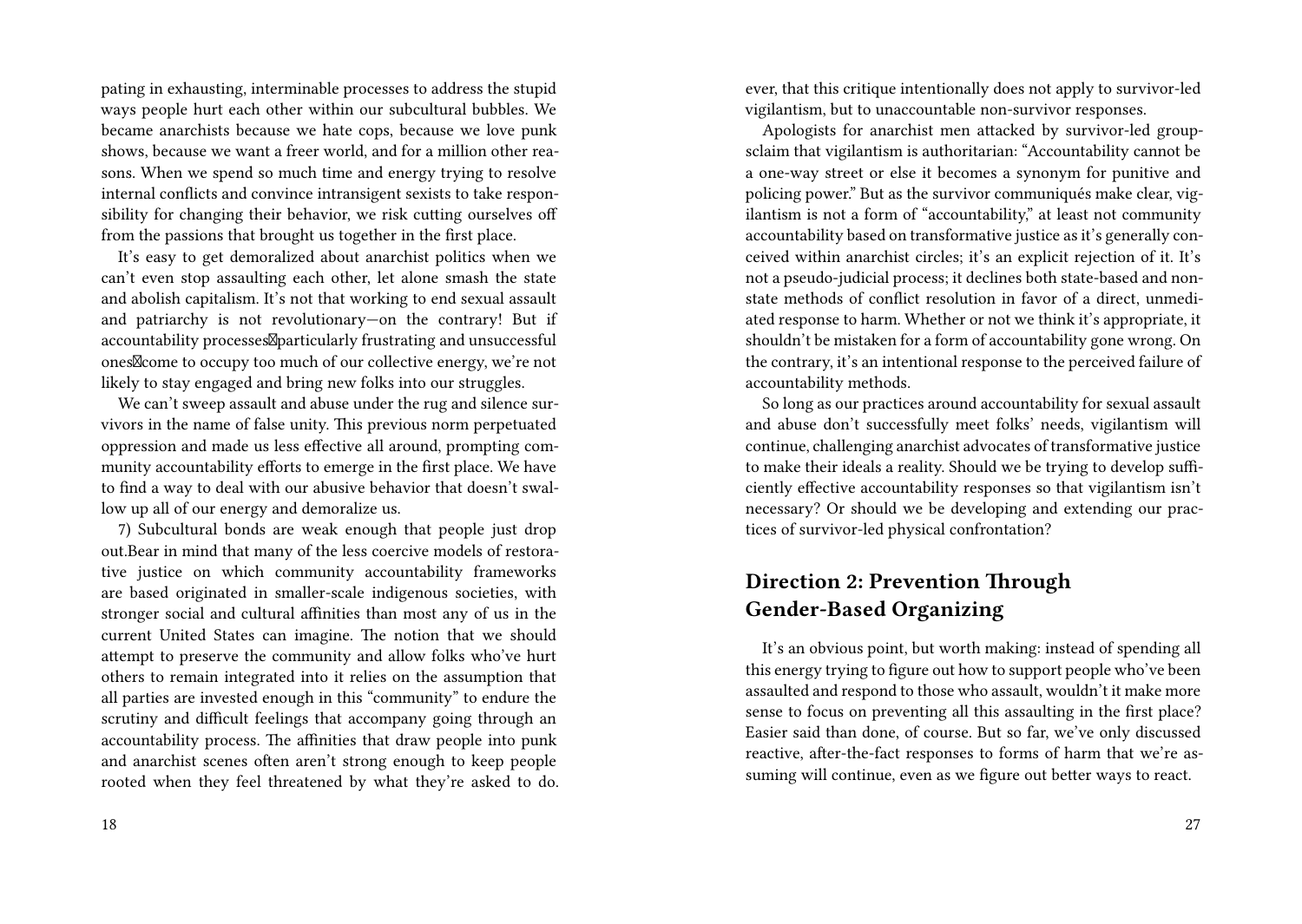risks, you can't beat up a social relationship, as they say; throttling an individual scumbag doesn't do much to make anyone safer or end systematic rape culture, however satisfying it may feel to a vindicated survivor. As mentioned above, the desire to address the roots of rape culture in responding to individual assaults helped give rise to community accountability efforts in the first place.

There's also a legacy of non-survivor-accountable vigilantism, a type of male violence that has been widely identified by survivors and anarchist women as being more about masculine ego trips than promoting healing and safety. A critique of this phenomenon comes from Supporting a Survivor of Sexual Assault, a zine oriented towards male allies of survivors, in its discussion of the principle "No More Violence":

Is kicking a rapist's ass going to make the rape not have happened? Will his pain make the survivor's go away? Does the survivor need to be trying to chill out another out-of-control, violent man? Probably not.

Since non-trans men commit the overwhelming majority (some say over 99%) of sexual assaults, men who are supporting a survivor need to be especially conscious of the impact of male violence. It is male violence that causes rape, not what ends it. Your actions must be those of ending male violence.

We cannot speak for the responses that survivors, women in particular, may make to rape. If women, as a majority of survivors, decide to collectively respond in a way that involves violence or asking male supporters to participate in violence; that is something for women and survivors to work out for themselves. For men who are supporting a survivor, however, it is **absolutely essential that you put aside your desires for masculine retribution and interrupt the cycle of male violence… It is not your responsibility, or right, to come in vigilante-style and take matters into your own hands.**

This critique influenced the decision of groups like DWOS in Minneapolis to adopt "non-violence" as a principle. Notice, howFolks who've been called out often just pick up and leave town, sometimes even preemptively before they're called to account for their shitty behavior. Short of communicating with similar social networks in the assaulter's new destination (which happens increasingly often), there's not much we can do to prevent that. When the primary consequences we can exact for noncompliance with accountability demands involve forms of ostracism and exclusion, people will avoid these by skipping town or dropping  $\text{out}^2$ 

8) Collective norms encourage and excuse unaccountable behavior. Our individual choices always occur in a social context, and some of the collective norms of anarchist scenes facilitate, if not directly justify, kinds of behavior that have often led to boundarycrossing and calling out.

For example, in many anarchist scenes, a culture of intoxication predominates and most social gatherings center around alcohol and drug use. Few safeguards exist when folks drink or use to excess, and few alternative spaces exist for those who want to stop or reduce their drinking or using without losing their social lives. Humor and conversation norms reinforce the notion that extreme drunkenness is normal and funny, and that people are less responsible for their actions while drunk then while sober. Weekend after weekend, we create highly sexualized spaces with strong pressure to get intoxicated, resulting in groups of people too drunk or high to give or receive solid consent.<sup>3</sup> Then in the aftermath of the

<sup>&</sup>lt;sup>2</sup> At times, people honestly trying to be accountable have left anarchist scenes entirely in order to give space to a survivor. While better than not cooperating, this subverts the transformative justice ideal of keeping folks part of a community.

<sup>&</sup>lt;sup>3</sup> One common challenge occurs when someone doesn't clearly remember what happened in an encounter for which they've been called out, or remembers the experience differently from how the person calling them out remembers it. A survivor may assume that this is simply a ploy to avoid responsibility, which is possible; but often, people's memories simply don't line up. If accountability processes are not pseudo-judicial attempts to determine "the truth" of what "really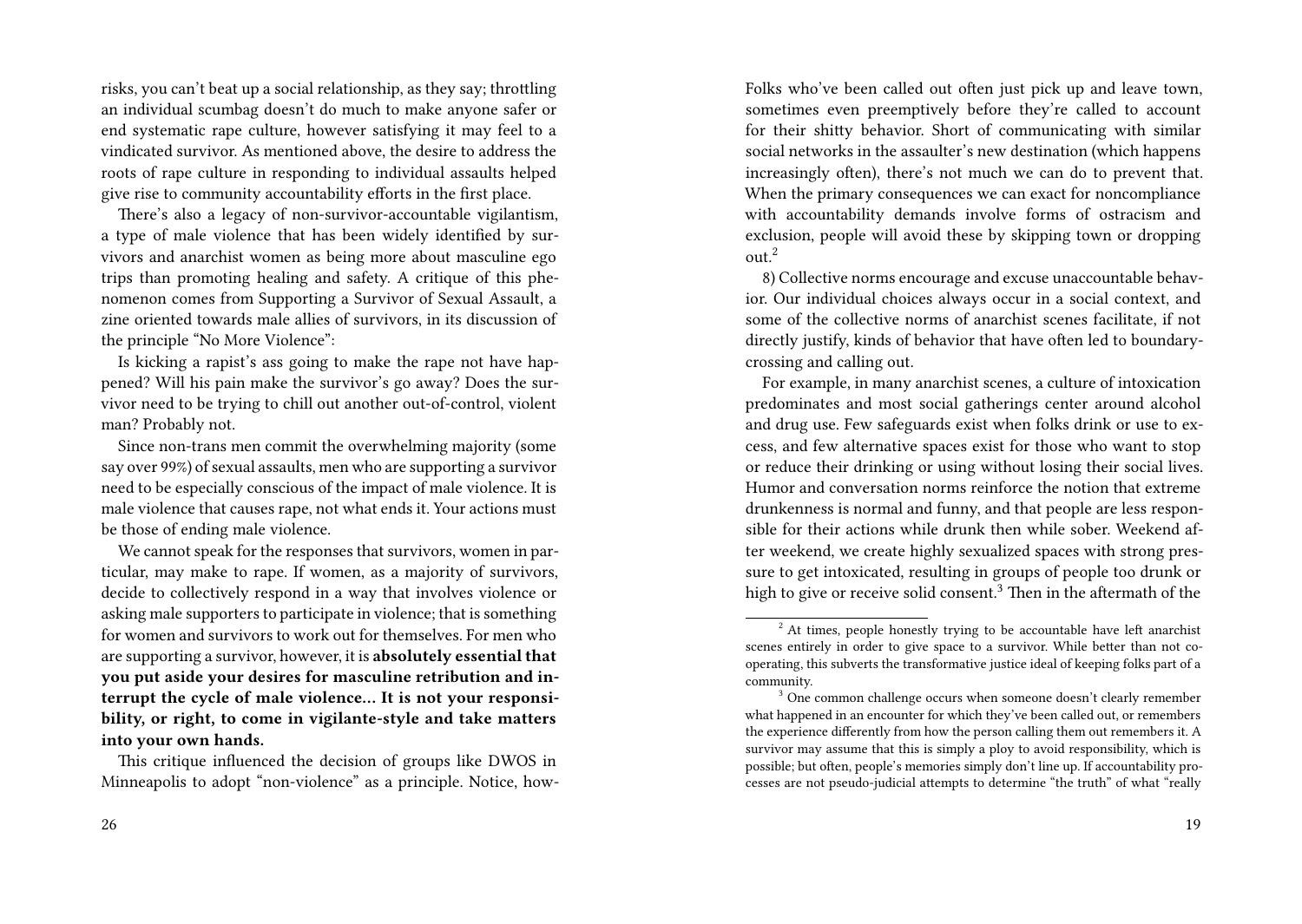harm caused in those situations, we expect individuals to deal with the consequences of their choices on their own, rather than all of us taking responsibility for the collective context that normalizes their behavior.

Of course, none of these dynamics excuse abuse. But sexual assault takes place in a social context, and communities can take or avoid responsibility for the kinds of behavior our social norms encourage. Alcohol and drug use is just one example of a group norm that excuses unaccountable behavior. Other entrenched dynamics that folks seeking accountability have cited as hindering their efforts include the idolization of scene celebrities (people in popular bands, renowned activists, etc.); the notion that sexual and romantic relationships are "private" and not the business of anyone outside of them; and the belief that groups who face systematic oppression (such as queers and people of color) shouldn't "air the dirty laundry" of intra-community violence, since it could be used to further demonize them.

Are we willing to examine and challenge our group norms on a collective level, to see how they promote or discourage accountable behavior? Is it possible to hold entire scenes collectively accountable for what we condone or excuse? Attempting to hold a whole group of people accountable in some structured way would likely multiply all of the problems we experience with accountability processes oriented around a single person. Yet without acknowledging and challenging our collective responsibility, holding individuals accountable won't be enough.

9) The residue of the adversarial justice system taints our application of community accountability models. Some of the most vitriolic backlash against accountability processes has been directed at their pseudo-judicial nature. On the one hand, folks by survivors, who are searching for alternatives in the face of the futility of the other available options.

However, survivor-led vigilantism can be a valid response to sexual assault regardless of the existence of alternatives. One doesn't need to feel powerless or sense the futility of other options to take decisive physical action against one's abuser. This approach offers several advantages. For one, in stark contrast to many accountability processes, it sets realistic goals and succeeds at them. It can feel more empowering and fulfilling than a long, frequently triggering, overly abstract process. Women can use confrontations to build collective power towards other concerted anti-patriarchal action. Physical confrontation sends an unambiguous message that sexual assault is unacceptable. If sexual violence imprints patriarchy on the bodies of women, taking revenge embodies female resistance. Above all, it's unmediated; as the author of the article "Notes on Survivor Autonomy and Violence" wrote:

A common criticism of accountability processes of all varieties is their tendency to mirror some sort of judicial system—structured mediation toward rehabilitation or punishment of one kind or another. While an outcome dictated by the survivor is certainly not akin to one dictated by the state, the process remains a mediation. Conversely, to move away from this judiciary is to reject mediation, a remnant of the idea that our interactions must be somehow guided by third parties, even third parties we choose ourselves. To that end, an attack on one's rapist is unmediated and direct, precisely that which any judicial system forbids; the line between desire and action is erased.

Of course, there are plenty of disadvantages to vigilantism, too. Choosing to escalate the situation brings serious risks, both legally and physically. Cops are more likely to bring charges for a group physical assault on a man than an "alleged" sexual assault. And, as advocates for battered women know, partner violence has a very real possibility to turn deadly; more women are killed by their partners than by any other type of attacker. Beyond the immediate

happened" as confirmed by some authority, how can we reconcile these differences? Do the memories of all parties have to match in order for demands to be legitimate? Can someone take responsibility for doing things they don't remember?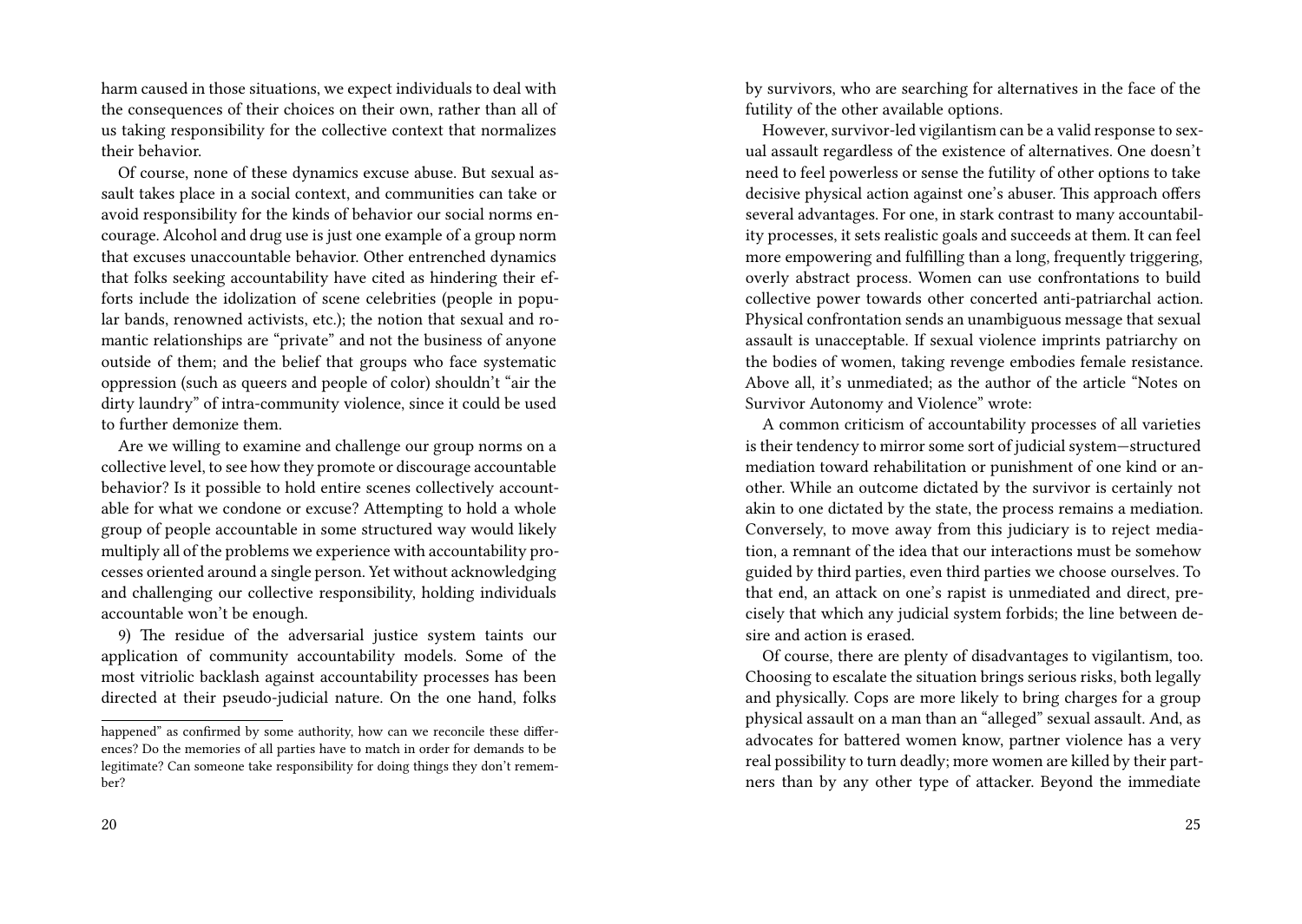speaking out against other forms of crummy behavior, for fear of someone being permanently tarred with the "perp" brush rather than having a few conversations, apologizing, and reading a zine.

#### **New Directions and Further Questions**

So where do we go from here? The widespread disillusionment with accountability processes suggests that we've reached an impasse. We're proposing four possible paths to explore—not as solutions to these pitfalls so much as directions for experimenting to see if they can lead to something new.

## **Direction 1: Survivor-Led Vigilantism**

"I wanted revenge. I wanted to make him feel as out of control, scared and vulnerable as he had made me feel. There is no safety really after a sexual assault, but there can be consequences." -Angustia Celeste, "Safety is an Illusion: Reflections on Accountability"

Two situations in which prominent anarchist men were confronted and attacked by groups of women in New York and Santa Cruz made waves in anarchist circles in 2010. The debates that unfolded across our scenes in response to the actions revealed a widespread sense of frustration with existing methods of addressing sexual assault in anarchist scenes. Physical confrontation isn't a new strategy; it was one of the ways survivors responded to their abusers before community accountability discourse became widespread in anarchist circles. As accountability strategies developed, many rejected physical confrontation because it hadn't worked to stop rape or keep people safe. The trend of survivor-led vigilantism accompanied by communiquéscritiquing accountability process models reflects the powerlessness and desperation felt

who've harmed others rarely have experience being called to account for their behavior except via authoritarian systems; attempts to do so often prompt accusations of "witch-hunts," "authoritarianism," and cop/judge/lawyer/prison guard-like behavior. Previously anti-state militants often do miraculous turnarounds, suddenly becoming extremely interested in the US government's guarantees of "justice": "Whatever happened to innocent until proven guilty, man? Don't I get a fair trial? Can't I defend myself? Listen to my character witnesses!"

On the other hand, folks pursuing accountability have received similar conditioning into adversarial conflict resolution, so it can be very easy to fall into that mode of framing the process—especially when faced with an infuriatingly stubborn anarcho-rapist. Some participants have used accountability processes as a way to threaten consequences or leverage power over others. While this may be an understandable response to the frustration and powerlessness often felt in the aftermath of abuse and assault, it can undermine attempts to pursue non-adversarial solutions.

A damning critique of the failure of anarchist accountability processes to escape the logic of the legal system comes in a communiquéexplaining why a group of women physically confronted a sexual assaulter:

We did what had to be done out of sheer necessity. As radicals, we know the legal system is entrenched in bullshit—many laws and legal processes are racist, classist, heterosexist and misogynist. Alternative accountability processes, much like the traditional ones, often force the survivor to relive the trauma of the assault and force her to put her reputation—a problematic concept in itself—on the line as "proof" of her credibility. They end up being an ineffective recreation of the judicial process that leaves the perpetrator off the hook, while the survivor has to live through the memory of the assault for the rest of her life. The US legal system and the alter